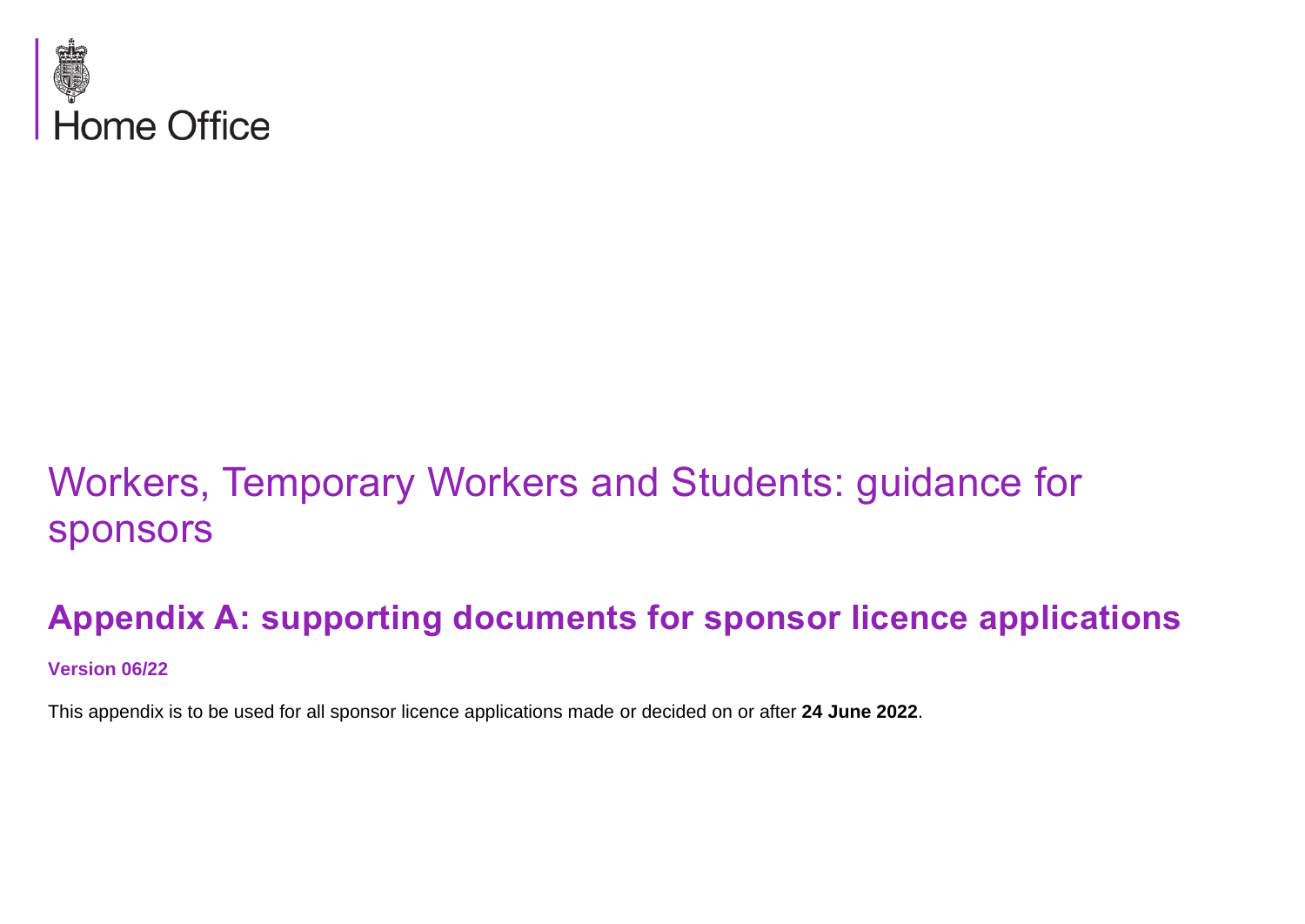# <span id="page-1-0"></span>**Contents**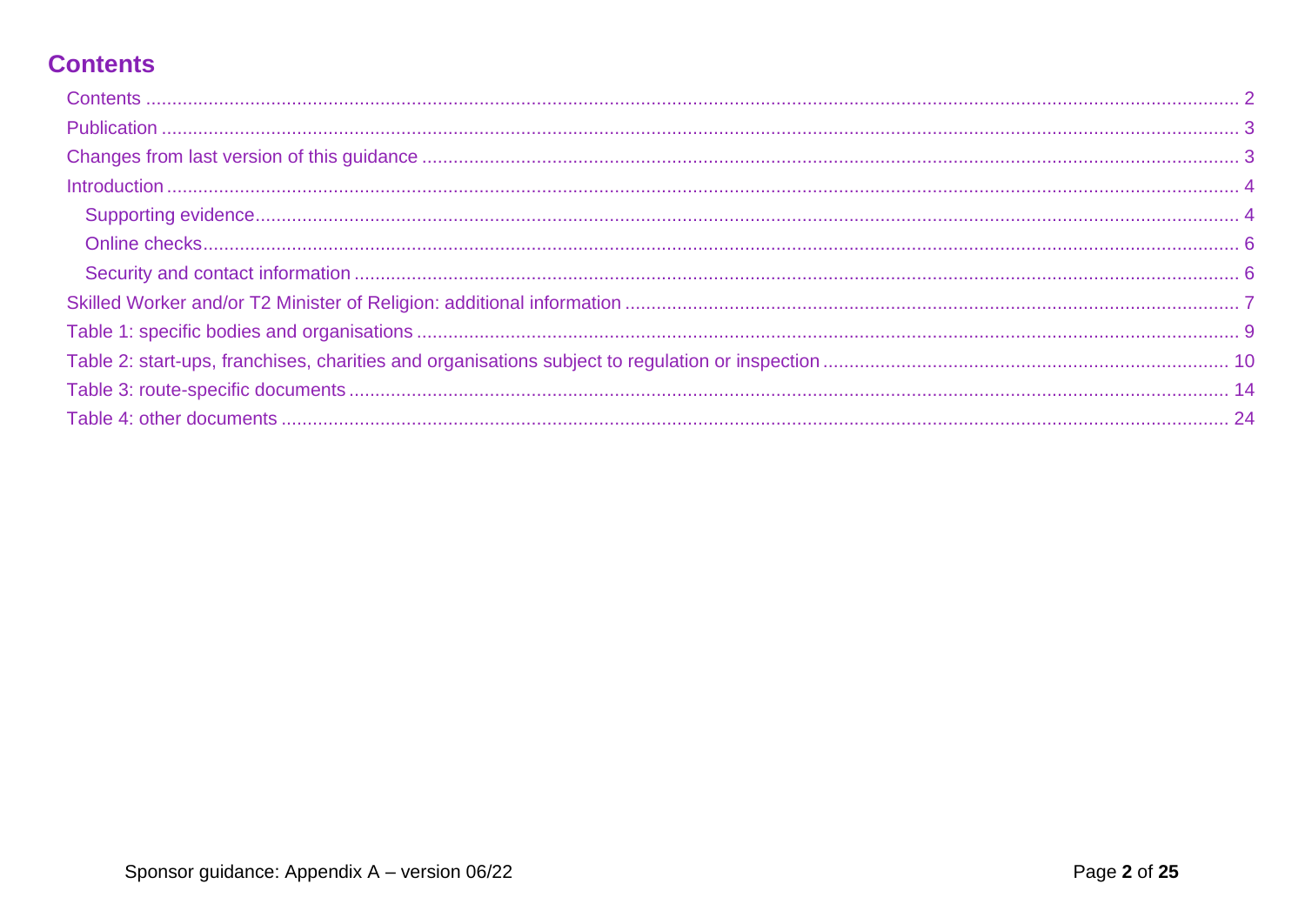## <span id="page-2-0"></span>**Publication**

Below is information on when this version of the guidance was published:

- version 06/22
- published on 24 June 2022

### <span id="page-2-1"></span>**Changes from last version of this guidance**

This version replaces version 04/22. The following changes have been made:

- Table 3: reference to the provision for organisations applying on the UK Expansion Worker route to obtain a letter of support from a UK government department deleted, as this process is not yet available; reference to "wholly-owned subsidiary" included in 'UK footprint' requirement; reminder that documents not in English or Welsh must be accompanied by a certified translation
- other minor housekeeping changes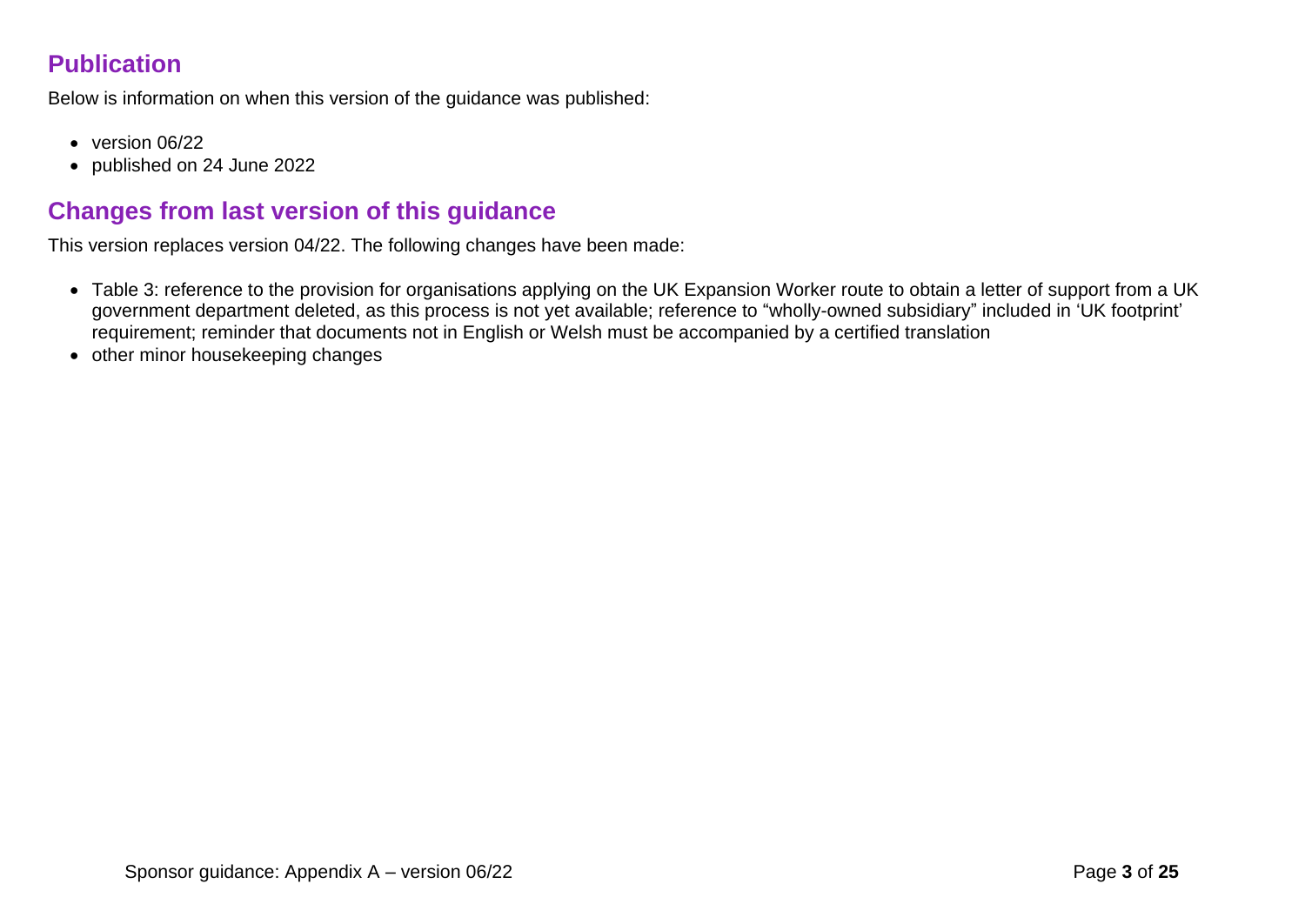### <span id="page-3-0"></span>**Introduction**

This document is for organisations that want to apply for a sponsor licence on the Worker, Temporary Worker or Student routes. It is an appendix to the full policy guidance on [sponsoring a Worker or Temporary Worker](https://www.gov.uk/government/collections/sponsorship-information-for-employers-and-educators#workers-and-temporary-workers:-guidance-for-sponsors) or [sponsoring a Student.](https://www.gov.uk/government/publications/sponsor-a-tier-4-student-guidance-for-educators) It lists the documents you must provide to support your application for a sponsor licence.

In most cases, you must provide at least 4 documents (or, where stated, 4 combinations of documents). You may not need to send 4 documents if you are a:

- public body recognised by the UK Government, such as a local authority
- company listed on the London Stock Exchange Main Market

### <span id="page-3-1"></span>Supporting evidence

The following tables list all of the information we will need to check and tell you whether you need to send any documents. The easiest way to work out which documents you need to send is to read through each of the following tables, starting with Table 1.

**Note**: you must provide extra information if you are applying for a **[Skilled Worker and/or T2 Minister of Religion](#page-5-2)** licence.

**[Table](#page-8-0) 1** sets out some limited circumstances when you may not have to send 4 documents. If you are an organisation of the type listed in this table, you need only send the documents described, and, in some cases, you may not need to send any documents at all, unless there are documents listed in Tables 2 to 4 that are specifically required for the route in which you are applying. **If you are not listed in Table 1, you should then look at Table 2.**

**[Table](#page-9-0) 2** sets out all the documents which you must send if you are a start-up (trading for less than 18 months), franchise, charity, or are subject to regulation, inspection or monitoring. We describe these as 'mandatory' based on the kind of organisation you are. It also sets out some other documents we will accept from you in addition to those which are mandatory. **Once you have identified any documents in Table 2 that you must send us, you should then look at Table 3.**

**[Table](#page-13-0) 3** sets out all of the documents which are mandatory based on the route in which you are applying. If you have **not** identified 4 documents to send to us after looking at Tables 1, 2 and 3**, you must then look at Table 4.**

**[Table](#page-23-0) 4** sets out all other documents you can send if you still need to make your total number of documents up to **a minimum of 4**.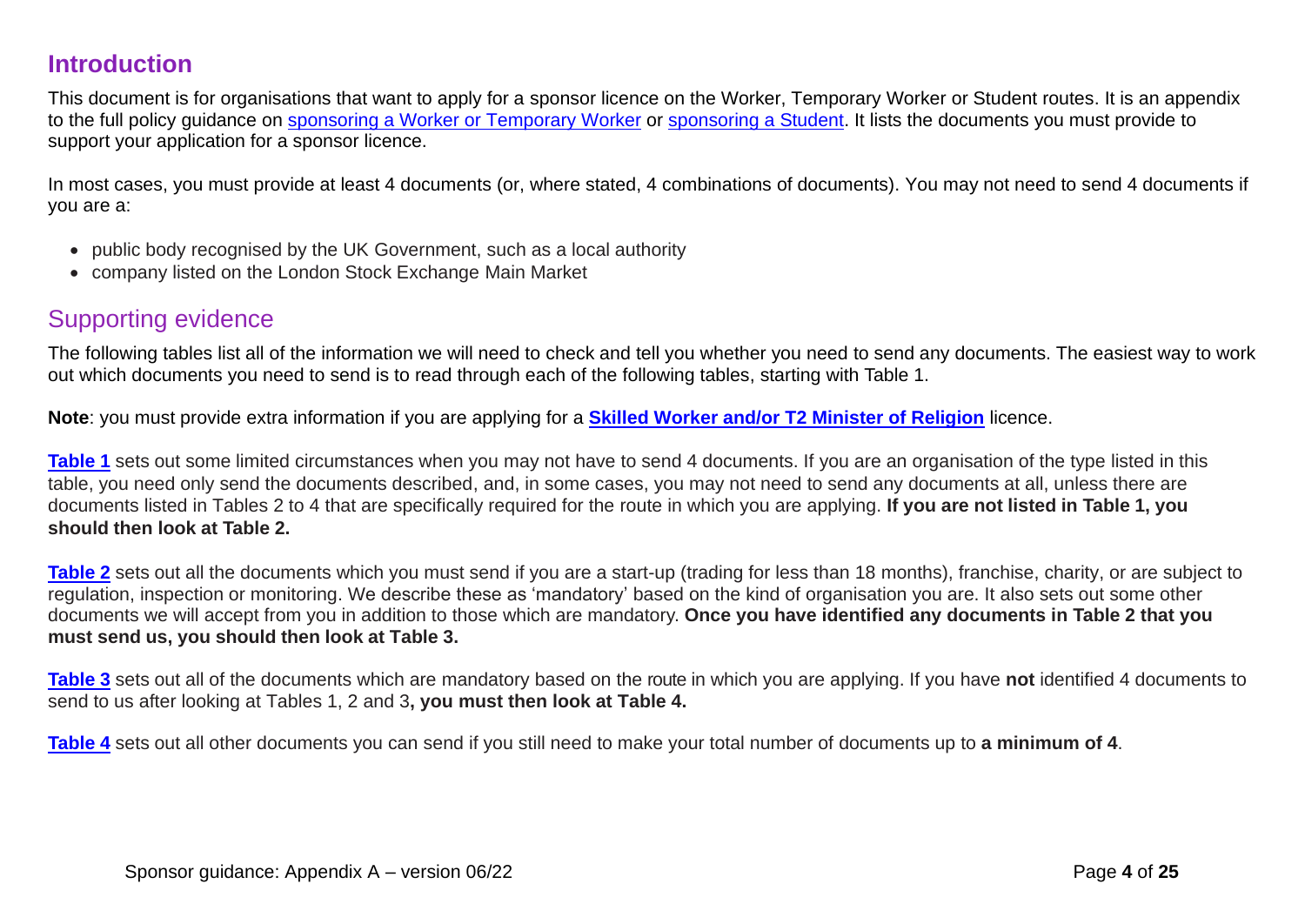You must make sure you have read the full [Workers and Temporary Workers: guidance for sponsors](https://www.gov.uk/government/collections/sponsorship-information-for-employers-and-educators#workers-and-temporary-workers:-guidance-for-sponsors) and/or [Student sponsor guidance](https://www.gov.uk/government/publications/student-sponsor-guidance) on GOV.UK before you apply for your sponsor licence. The guidance has examples which explain how to put together the right documents to send to us to validate your sponsor licence application.

Once you have applied online for your licence, you must send the following documents:

- the submission sheet, signed and dated by your authorising officer (all pages must be sent)
- all of the mandatory documents listed on the submission sheet

You should scan or take pictures of your supporting documents and send them to the email address given on the submission sheet.

Files can be in PDF (preferred), JPEG or PNG format. File titles should be descriptive and no more than 25 characters long. To minimise file sizes, we recommend scanning in black and white or greyscale, not colour. Pictures taken by phone can be saved as Small or Medium size files. You should carefully check the quality of all scans or pictures before sending.

If you are unable to provide the submission sheet and supporting evidence electronically, you can contact us using the contact details given on the submission sheet.

Any affidavits or statutory declarations you send must have been witnessed by a qualified, independent person – for example, a solicitor, Notary Public, Justice of the Peace, Commissioner for Oaths, or (in Scotland only) a Councillor.

Any documents or other evidence that we ask to see that are not in English or Welsh must be accompanied by a [certified translation.](https://www.gov.uk/certifying-a-document) The translator or translation company must confirm in writing on the translation:

- that it's a 'true and accurate translation of the original document'
- the date of the translation
- the full name and contact details of the translator or a representative of the translation company

In all cases we reserve the right to request original documents or certified copies. Original documents will be returned by Royal Mail Signed For delivery to the address of the Authorising Officer stated in the online sponsor application. Certified copies sent by post must meet the requirements set out in the sponsor guidance.

#### **For your sponsor licence application to be valid, you must send us all of the documents within 5 working days of the date on which you submitted your online sponsor licence application.**

If any of the mandatory items are missing or incorrect, your application will be invalid. Invalid applications are rejected and the application fee is refunded.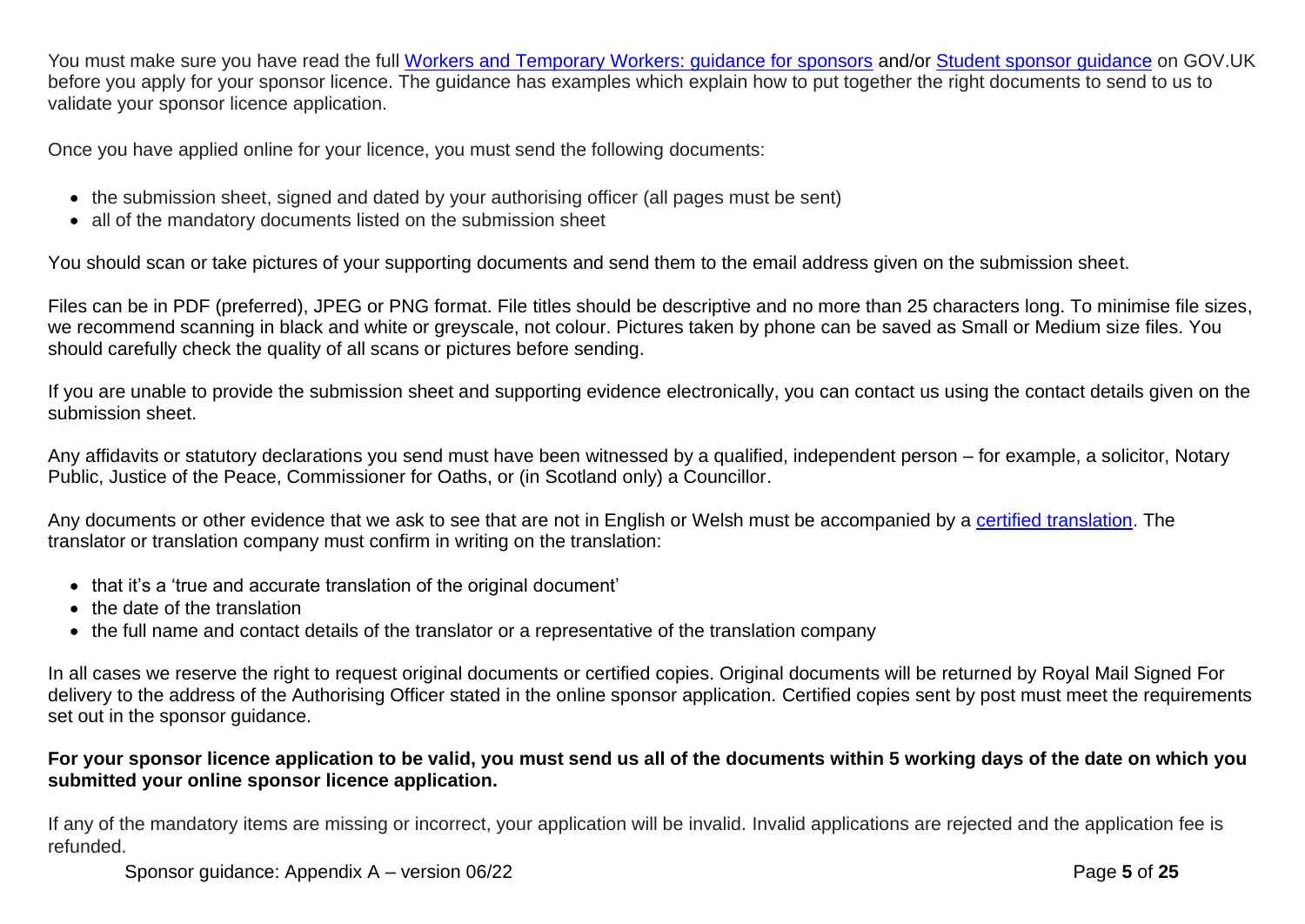If any documents specified in this appendix, other than mandatory documents, are missing from your application, or if we require any additional documents, we will contact you by email.

We will give you **5 working days** to send those documents to us. If you do not send them to us within **5 working days**, we will refuse your application and your fee will **not** be refunded.

### <span id="page-5-0"></span>Online checks

As you work though the tables, you may find that we could do an online check to obtain the information we need but will need some help from you to locate the relevant web page. If this is the case, you must tell us the in your covering email, or in a covering letter, the address of the website where the information can be found. For example, if you are a care home in England, you must provide evidence of your registration with the [Care Quality Commission](https://www.cqc.org.uk/) (CQC). If that registration is in a different name to the one you have given on your licence application, you will need to tell us what name you are registered under in your covering email or in a covering letter, and provide any relevant supporting evidence to show that you are the same organisation. We will then be able to look you up on the [CQC](https://www.cqc.org.uk/) website.

#### <span id="page-5-1"></span>Security and contact information

<span id="page-5-2"></span>Security is important to us. You should give the names of all the people who have access to the email address supplied with your online sponsor licence application. You should also provide a landline telephone number, if you have one. If you do not have a landline, please indicate this in your response.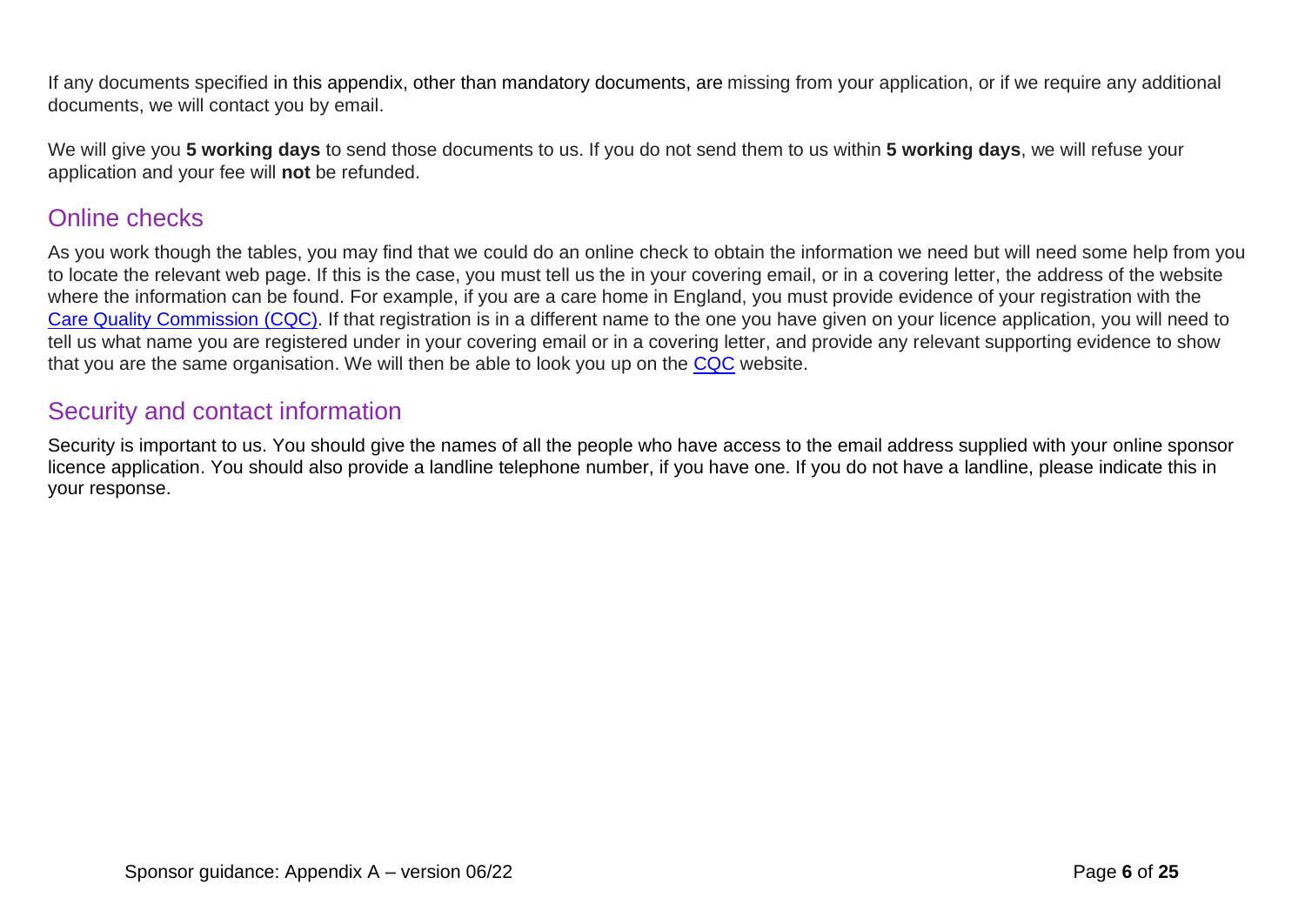### <span id="page-6-0"></span>**Skilled Worker and/or T2 Minister of Religion: additional information**

If you are applying for a licence to sponsor workers on the [Skilled Worker](https://www.gov.uk/government/publications/workers-and-temporary-workers-sponsor-a-skilled-worker) and/or T2 [Minister of](https://www.gov.uk/government/publications/workers-and-temporary-workers-guidance-for-sponsors-sponsor-a-minister-of-religion-or-religious-worker) Religion routes, you must provide the information below (as well as the documents from the following tables) or your application will be rejected.

Tell us:

- why are you applying for a sponsor licence
- what sector you operate in
- what are your opening/operating hours

You must provide an up to date hierarchy chart detailing any owner, director and board members. If your business has 50 employees or fewer, you must list all employees and set out the names and titles of all staff.

Tell us about the jobs you wish to fill and for which you intend to assign a Certificate of Sponsorship (CoS). Include the following information for each job:

- job title and occupation code
- duties
- where the job sits on the hierarchy chart referred to above
- minimum salary you would guarantee if the job were vacant today
- skill, experience and qualifications required

You must indicate which jobs are currently vacant and for which you intend to assign a CoS. If you have already identified someone that you wish to employ via the sponsorship system, you should provide evidence of how you identified this person. If you identified this person as a result of a recruitment process, you should include copies of advertisements placed to recruit for the job, details of any applicants and why they were not suitable for the job. You should confirm whether the person is already working for you.

If you have not advertised the job and the person you wish to employ is not currently working for you, you should confirm how you identified that this person was the most suitable for the job.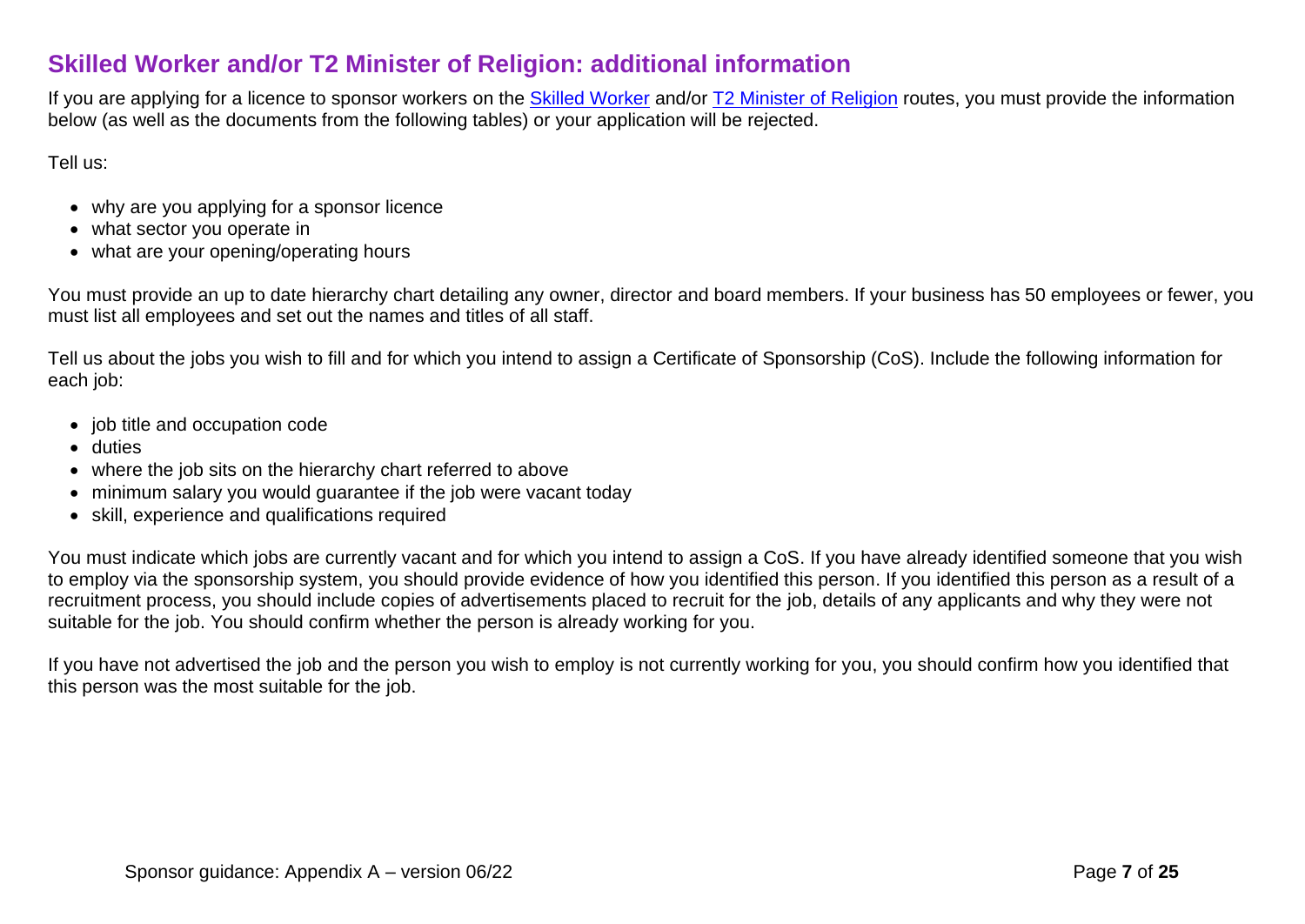If you have already identified a person, including if they are an overseas national already working for you, and intend to assign a CoS to them, you should provide the following details of the person:

- full name
- date of birth
- nationality
- current immigration status
- current job title and duties
- 3 months' payslips, if applicable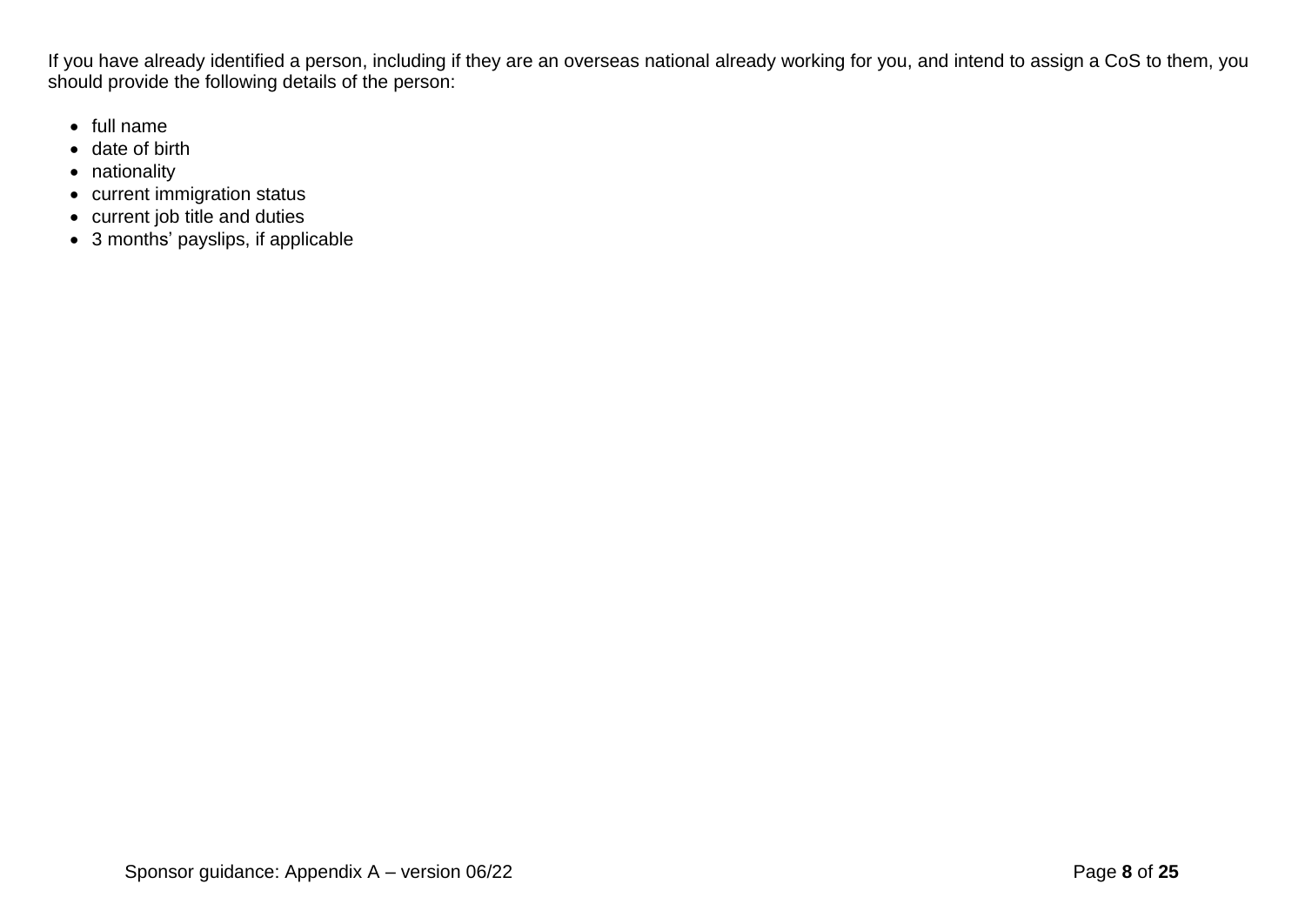# <span id="page-8-0"></span>**Table 1: specific bodies and organisations**

| <b>Organisation type</b>                                                                                                                                                                                                                          | Documents you need to send                                                                                                                                                                                                                                                                                                                                                                                                                                                                       |
|---------------------------------------------------------------------------------------------------------------------------------------------------------------------------------------------------------------------------------------------------|--------------------------------------------------------------------------------------------------------------------------------------------------------------------------------------------------------------------------------------------------------------------------------------------------------------------------------------------------------------------------------------------------------------------------------------------------------------------------------------------------|
| If you are a <b>public body</b> that appears in the<br>corporate report 'Public bodies 2013 summary<br>data' on GOV.UK                                                                                                                            | You do not need to send us any documents, unless there are mandatory documents listed<br>in Tables 2 to 4 that are specifically required for the route in which you are applying.                                                                                                                                                                                                                                                                                                                |
| If you are a public body that does not appear<br>in the corporate report 'Public bodies 2013<br>summary data' on GOV.UK                                                                                                                           | You must send us either documentary evidence from your sponsoring government<br>department which clearly says you are a public body or, if your details are published on<br>your sponsoring department's website, a covering email or letter giving the name of your<br>sponsoring department so that we can do an online check. You should also check Tables<br>2 to 4 to see if there are any additional mandatory documents you need to send based on<br>the route in which you are applying. |
| If you are a <b>Government Department</b>                                                                                                                                                                                                         | You do not need to send us any documents, unless there are documents listed in Tables 2<br>to 4 that are specifically required for the route in which you are applying.                                                                                                                                                                                                                                                                                                                          |
| If you are a <b>Local Authority</b> and your website<br>can be accessed via the search facility on<br>GOV.UK                                                                                                                                      | You do not need to send us any documents, unless there are mandatory documents listed<br>in Tables 2 to 4 that are specifically required for the route in which you are applying.                                                                                                                                                                                                                                                                                                                |
| If you are applying under International<br>Agreement as:<br>an overseas Government<br>a Diplomatic Mission<br>an <b>International Organisation</b> whose<br>employees enjoy certain privileges and<br>immunities under UK or international<br>law | You only need to send a letter as described in section IAW2 of Sponsor an International<br><b>Agreement Worker.</b>                                                                                                                                                                                                                                                                                                                                                                              |
| If you are listed on the <b>London stock</b><br>exchange (main market)                                                                                                                                                                            | We will check your listing online and you do not need to send us any documents, unless<br>there are mandatory documents listed in Tables 2 to 4 that are specifically required for the<br>route in which you are applying.                                                                                                                                                                                                                                                                       |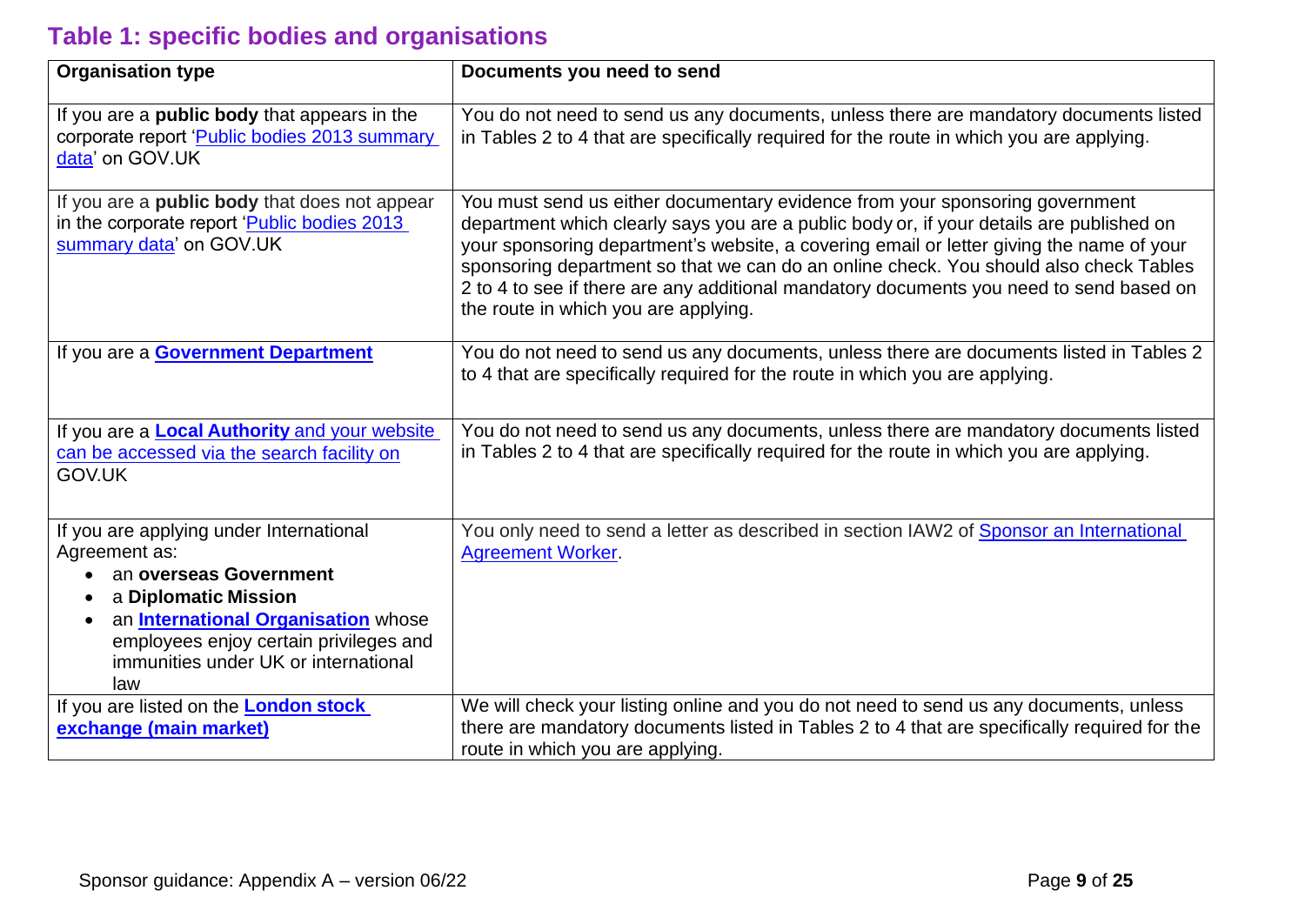# <span id="page-9-0"></span>**Table 2: start-ups, franchises, charities and organisations subject to regulation or inspection**

| <b>Organisation type</b>                                                                                                                                                                                                                                                                                     | Documents you need to send                                                                                                                                                                                                                                                                                                                                                              |
|--------------------------------------------------------------------------------------------------------------------------------------------------------------------------------------------------------------------------------------------------------------------------------------------------------------|-----------------------------------------------------------------------------------------------------------------------------------------------------------------------------------------------------------------------------------------------------------------------------------------------------------------------------------------------------------------------------------------|
| <b>Start-ups:</b> if you have been operating or trading in the UK for less<br>than 18 months on the date you make your application, the checks<br>we will make are different to those we carry out on more established<br>businesses.                                                                        | Unless you are applying under Global Business Mobility - UK<br>Expansion Worker, you must send us evidence that you have a<br>current, corporate bank account with a bank registered by the<br>Financial Conduct Authority and the Prudential Regulation Authority<br>in the UK.                                                                                                        |
|                                                                                                                                                                                                                                                                                                              | You must also send any mandatory information set out in <b>Table 3</b><br>of this appendix. We must be able to check 4 different pieces of<br>information. First, you should check Tables 1 to 3 of this appendix<br>to put together those 4 documents. We realise that some start-ups<br>may not be able to provide certain documents that more<br>established businesses can provide. |
|                                                                                                                                                                                                                                                                                                              | If you are unable to put 4 documents together from Tables 1 to 3,<br>you can also send us any of the following:                                                                                                                                                                                                                                                                         |
|                                                                                                                                                                                                                                                                                                              | • a certificate of VAT registration<br>a letter from your corporate banking provider, setting out the<br>dealings it has had with you, including the nature and duration<br>of those dealings<br>• any document from Table 4 of this appendix                                                                                                                                           |
| If you are a Franchise                                                                                                                                                                                                                                                                                       | You must send us your Franchise Agreement signed by both<br>parties.                                                                                                                                                                                                                                                                                                                    |
| If you are required to be registered with and/or<br>inspected/monitored by a regulatory body to operate lawfully in<br>the UK, we will need to check that you are registered and to see<br>your last inspection report where appropriate, such as:<br>nursing/care homes and other businesses, which must be | If you are regulated by any of the bodies listed on the left, we will<br>carry out an online check so you do not need to send us any<br>registration or inspection evidence unless we later ask you to. We<br>will check you and any branches you have asked to be included on<br>your licence.<br>Note: if you have applied for your licence under a different name to                 |
| inspected by Ofsted or the Care Quality Commission or the<br>equivalent bodies in Scotland, Wales and Northern Ireland                                                                                                                                                                                       | the one you have given to any of these bodies, you can either send                                                                                                                                                                                                                                                                                                                      |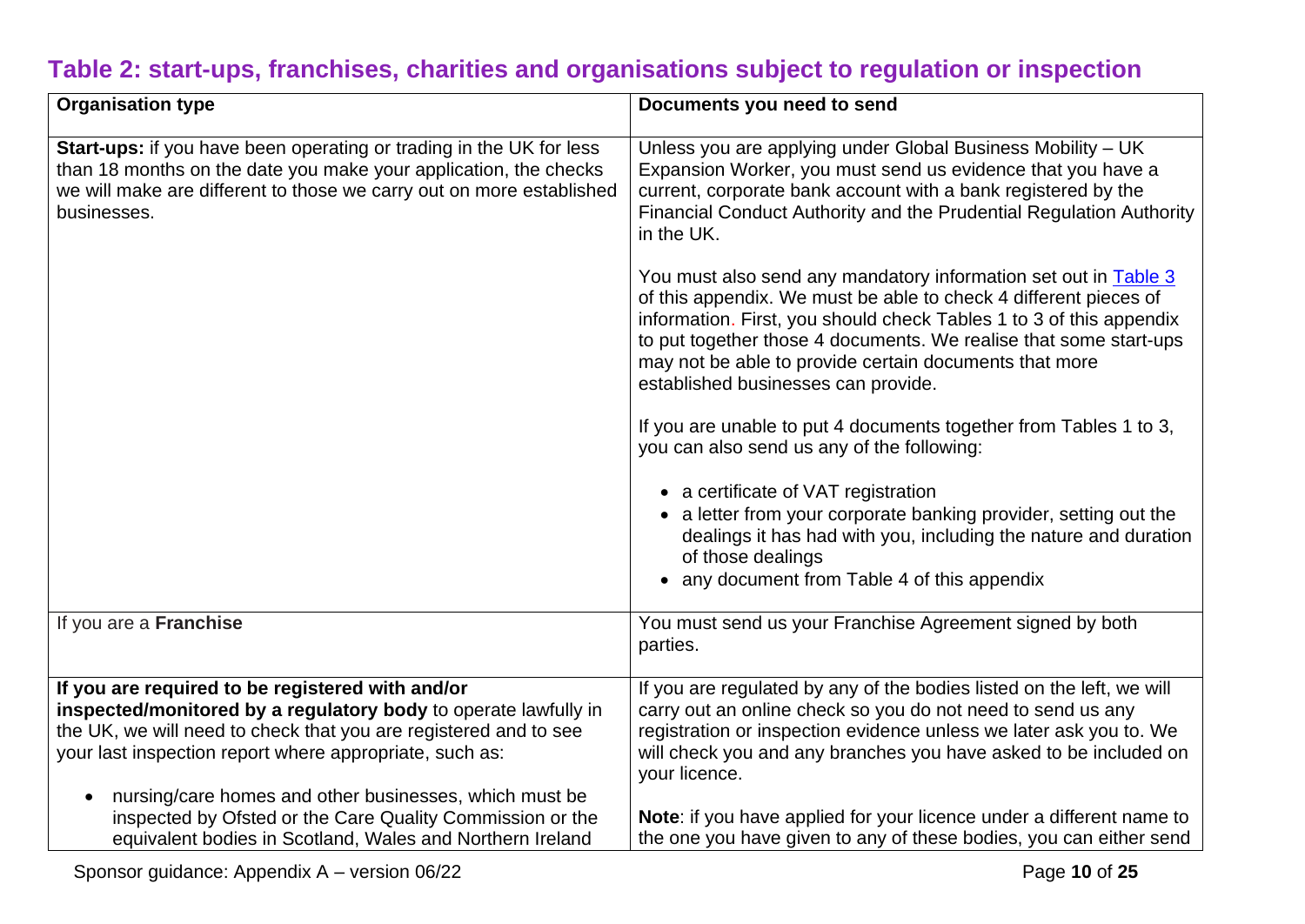| <b>Organisation type</b>                                                                                                                                                                                                                   | Documents you need to send                                                                                                                                                                                                                                                                                                                                                                                                                                                           |
|--------------------------------------------------------------------------------------------------------------------------------------------------------------------------------------------------------------------------------------------|--------------------------------------------------------------------------------------------------------------------------------------------------------------------------------------------------------------------------------------------------------------------------------------------------------------------------------------------------------------------------------------------------------------------------------------------------------------------------------------|
| financial or insurance businesses carrying out regulated<br>activities which must be registered with the Financial Conduct<br>Authority or the Prudential Regulation Authority<br>healthcare and medical providers, who must be registered | your last inspection report or send us a covering email or letter<br>telling us the name you have given to the regulatory body so that<br>we can do an online check.                                                                                                                                                                                                                                                                                                                 |
| with the General Medical Council or General Dental Council<br>This is not an exhaustive list.                                                                                                                                              | If you are regulated by a body not listed on the left, you can either<br>send us documentary evidence of your registration and any<br>branches or sites you have asked to be included on your licence<br>where appropriate, or a web link to a page on the regulatory body's<br>website where we can verify your status online, and the status of<br>any branches you have asked to be included on your licence.                                                                     |
|                                                                                                                                                                                                                                            | If you are applying as a head office and all branches or a group of<br>branches, we must see evidence of any registration for each<br>individual branch within that group where that registration is a legal<br>requirement.                                                                                                                                                                                                                                                         |
|                                                                                                                                                                                                                                            | Note: if membership or registration with a professional body or with<br>Companies House is not relevant to your application, we do not<br>need any evidence of such a registration. This section only applies<br>where you have to be registered with a body which has the<br>authority to take action against you for any failings and where, if it<br>removed your registration or authorisation, you would no longer be<br>able to lawfully operate some or all of your business. |
| If you are a food business and you are required to be registered with<br>or approved by a food authority.                                                                                                                                  | You must send evidence of your registration or approval. This may<br>be a 'Scores on the Doors' rating, or a letter from the relevant<br>authority which has approved/registered you.                                                                                                                                                                                                                                                                                                |
|                                                                                                                                                                                                                                            | For a 'Scores on the Doors' rating, you do not need to send us any<br>evidence if your rating is published on scoresonthedoors.org.uk in<br>the same name that you are applying for your licence under.                                                                                                                                                                                                                                                                              |
|                                                                                                                                                                                                                                            | Note: if you have applied for your licence under a different name to<br>the one on your 'Scores on the Doors' rating, you can either send<br>us documentary evidence of your rating or send us a covering letter                                                                                                                                                                                                                                                                     |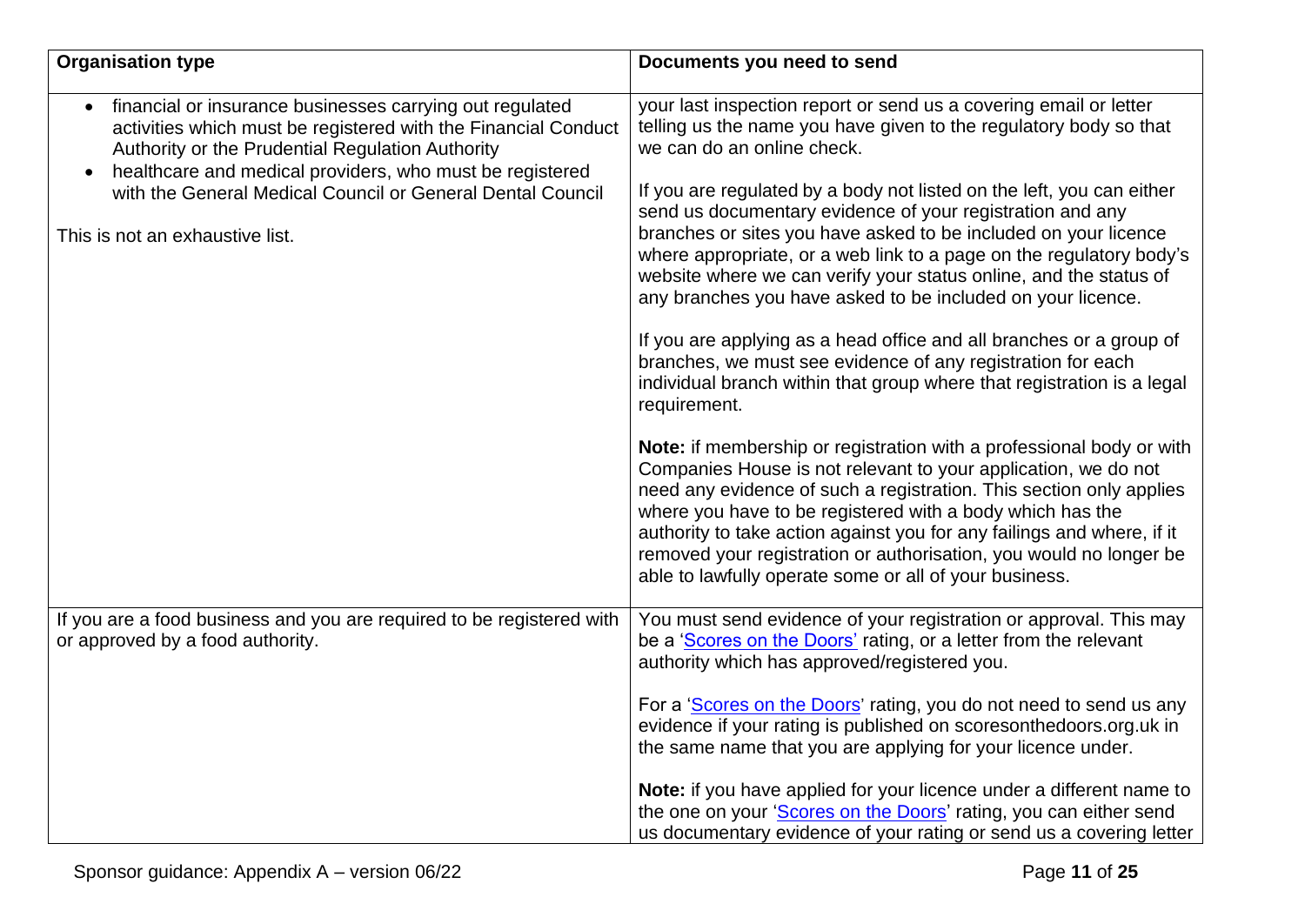| <b>Organisation type</b> | Documents you need to send                                                                                                                                                                                                                                                                                                                                                                                                                                                                                                                             |
|--------------------------|--------------------------------------------------------------------------------------------------------------------------------------------------------------------------------------------------------------------------------------------------------------------------------------------------------------------------------------------------------------------------------------------------------------------------------------------------------------------------------------------------------------------------------------------------------|
|                          | telling us the name you have been rated under so that we can do<br>an online check.                                                                                                                                                                                                                                                                                                                                                                                                                                                                    |
| If you are a charity.    | If you are registered with the Charity Commission for England and<br>Wales, the Charity Commission for Northern Ireland, or the Scottish<br>Charity Regulator (OSCR), you do not need to send us any<br>evidence of the registration if you are applying in the same name<br>as your registered charity. This is because we can do an online<br>check. If you are applying under a different name to the one under<br>which you are registered as a charity, you must tell us the name<br>you are registered under so we can conduct our online check. |
|                          | If you are based in Northern Ireland, and you are not registered<br>with the Charity Commission for Northern Ireland, you must send<br>us proof of having obtained charitable status for tax purposes<br>from HMRC.                                                                                                                                                                                                                                                                                                                                    |
|                          | If you are an <b>ecclesiastical corporation</b> (corporate sole, or body<br>corporate), you must send us proof that you are established for<br>charitable purposes.                                                                                                                                                                                                                                                                                                                                                                                    |
|                          | If you are not registered according to the relevant charity<br>legislation, you must send us an explanation of why you are not<br>registered.                                                                                                                                                                                                                                                                                                                                                                                                          |
|                          | If you are a school with Academy status, you do not need to send<br>us any evidence of registration.                                                                                                                                                                                                                                                                                                                                                                                                                                                   |
|                          | Remember, if you are registered with the Charity Commission<br>for England and Wales, the Charity Commission for Northern<br>Ireland, or the Scottish Charity Regulator (OSCR), but you<br>have applied for your licence under a different name to the<br>one you are registered under, you can either send us<br>documentary evidence of your registration or a covering email<br>or letter to tell us what name you are registered under.                                                                                                            |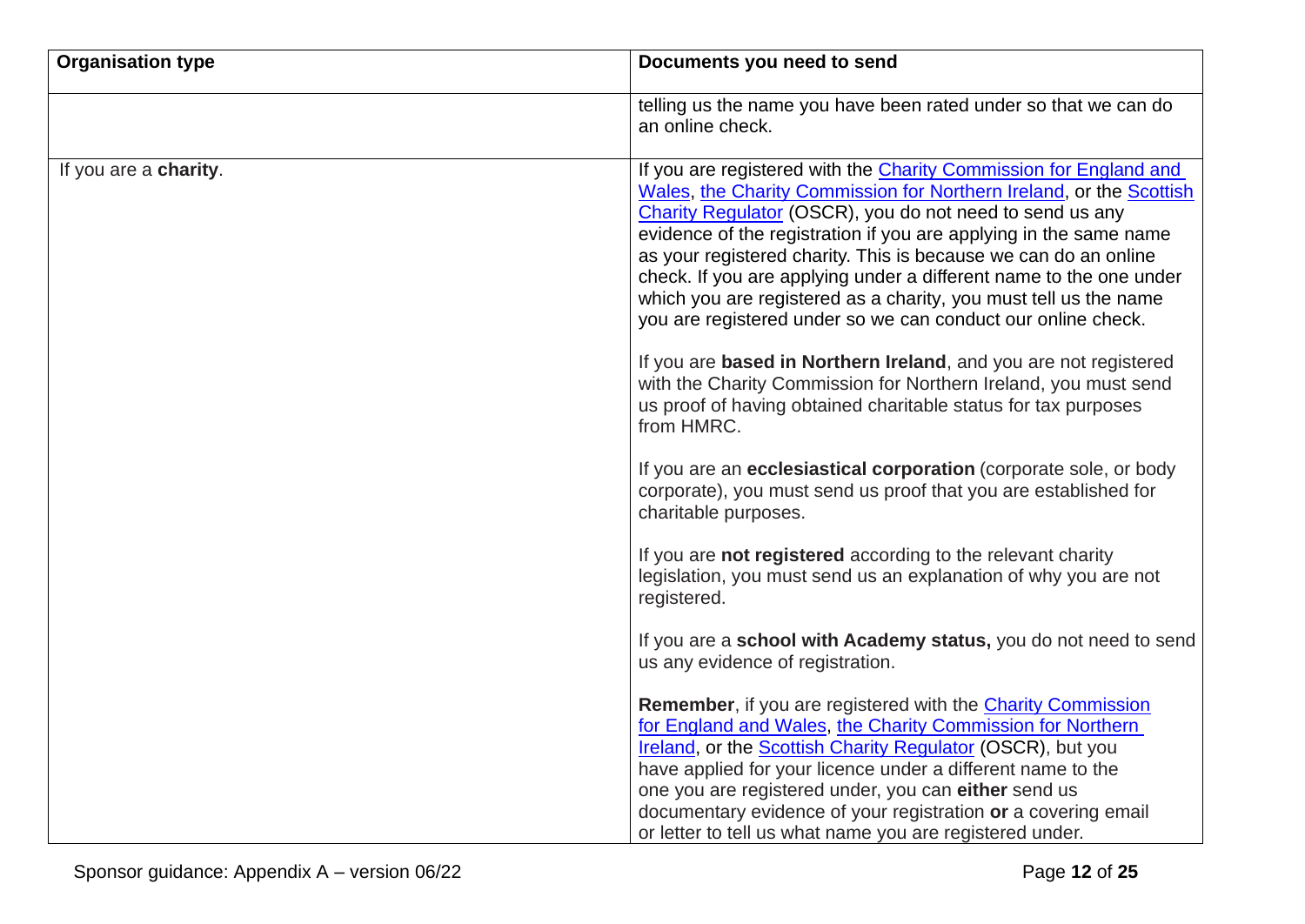| <b>Organisation type</b> | Documents you need to send                                                                                                                                        |
|--------------------------|-------------------------------------------------------------------------------------------------------------------------------------------------------------------|
|                          | If you are applying under the Charity Worker route, you should<br>ensure that you meet the qualifying requirements set out in<br><b>Sponsor a Charity Worker.</b> |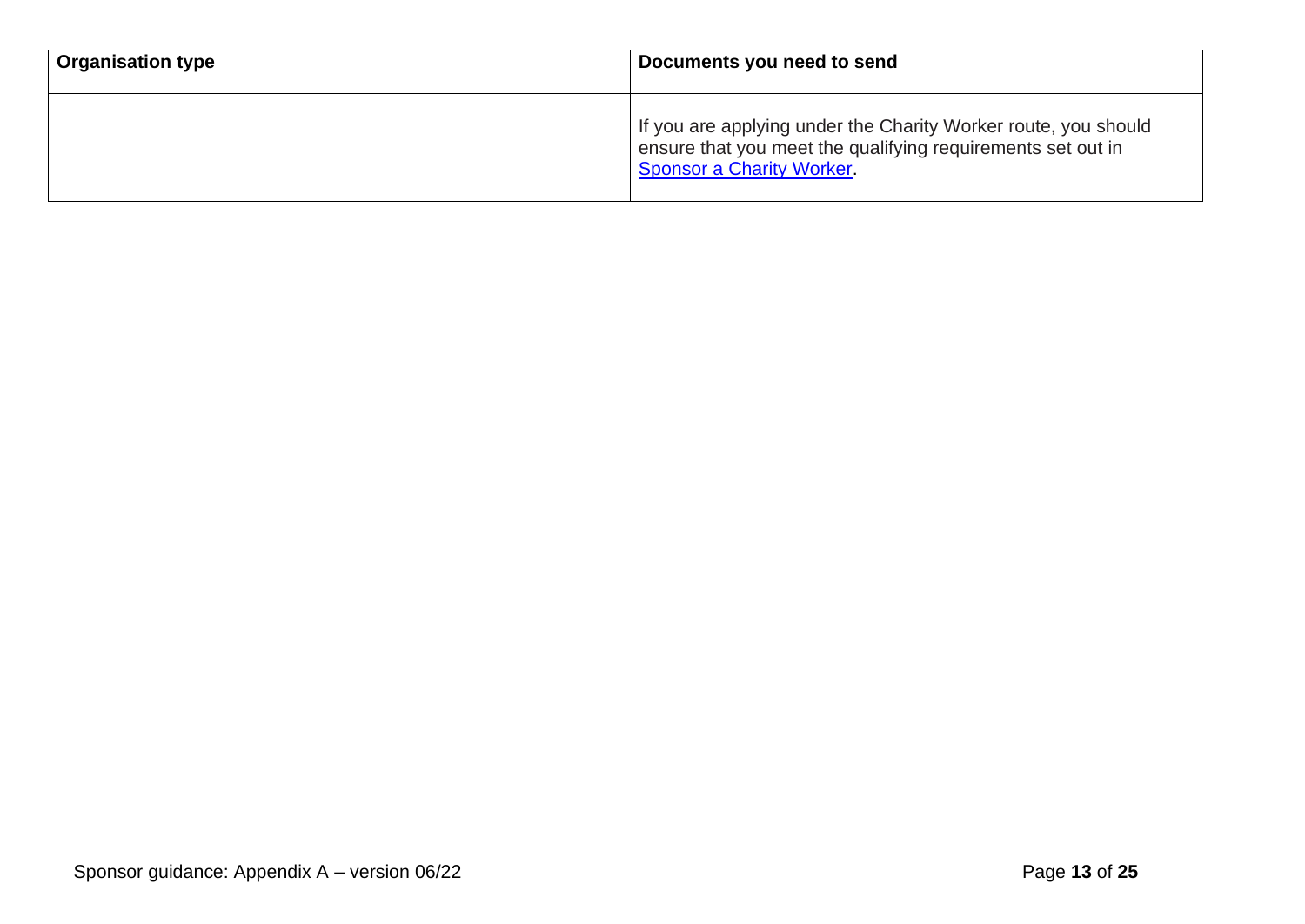# <span id="page-13-0"></span>**Table 3: route-specific documents**

| <b>Route</b>                                                                                                                                                                           | Documents you need to send                                                                                                                                                                                                                                                                                                                                                                                                                                                                                                                                                                                                                                                      |
|----------------------------------------------------------------------------------------------------------------------------------------------------------------------------------------|---------------------------------------------------------------------------------------------------------------------------------------------------------------------------------------------------------------------------------------------------------------------------------------------------------------------------------------------------------------------------------------------------------------------------------------------------------------------------------------------------------------------------------------------------------------------------------------------------------------------------------------------------------------------------------|
| If you are applying under <b>International Sportsperson</b> because you<br>want to sponsor sportspeople and/or coaches                                                                 | You must send us a copy of the endorsement from the governing body<br>for your sport, which has been approved by us. This must include the<br>governing body unique reference number.                                                                                                                                                                                                                                                                                                                                                                                                                                                                                           |
| If you are applying under <b>Global Business Mobility (GBM) -</b><br><b>Service Supplier</b> because you want to sponsor contractual<br>service suppliers or independent professionals | You must provide evidence to show that you have been awarded<br>a services contract for a period of 12 months or less, through<br>open tendering (or another procedure) which guarantees the<br>genuine character of the contract under an eligible international<br>trade agreement, as described in Annex GBM1 of Sponsor a<br><b>Global Business Mobility Worker.</b>                                                                                                                                                                                                                                                                                                        |
| If you are applying under <b>Government Authorised Exchange</b>                                                                                                                        | All applications for the Government Authorised Exchange (GAE) route<br>must be supported by an endorsing government department (or one of<br>its executive agencies) and be approved by us before you send your<br>application. By the time you apply for a GAE licence, we will have<br>already made sure that your scheme has been endorsed and<br>approved. This means you only need to send us a total of 3 documents<br>which should be made up of any mandatory documents from Table 2 of<br>this appendix and any other documents from $\frac{\text{Tables } 3}{\text{Tables } 3}$ and $\frac{4}{3}$ of this<br>appendix to make your total number of documents up to 3. |
| If you are applying under Seasonal Worker                                                                                                                                              | You must send us a copy of your endorsement from the Department for<br>Environment, Food and Rural Affairs (Defra).<br>Note: at the point you apply for a Seasonal Worker licence, you will<br>have already been through a Request for Information exercise<br>undertaken by Defra. If you are successful in this exercise you will then<br>be eligible to apply for a licence under this route.                                                                                                                                                                                                                                                                                |
| If you are applying under:<br><b>T2 (Minister of Religion)</b><br><b>Religious Worker</b>                                                                                              | You should first read Sponsor a Minister of Religion or Religious<br>Worker to ensure that you qualify as a religious organisation. You must<br>send us information about you which must include:                                                                                                                                                                                                                                                                                                                                                                                                                                                                               |
| $\sim$ -12 $\sim$ A<br>$\sim$ 00 00<br>$\sim$                                                                                                                                          | $D = 11.07$                                                                                                                                                                                                                                                                                                                                                                                                                                                                                                                                                                                                                                                                     |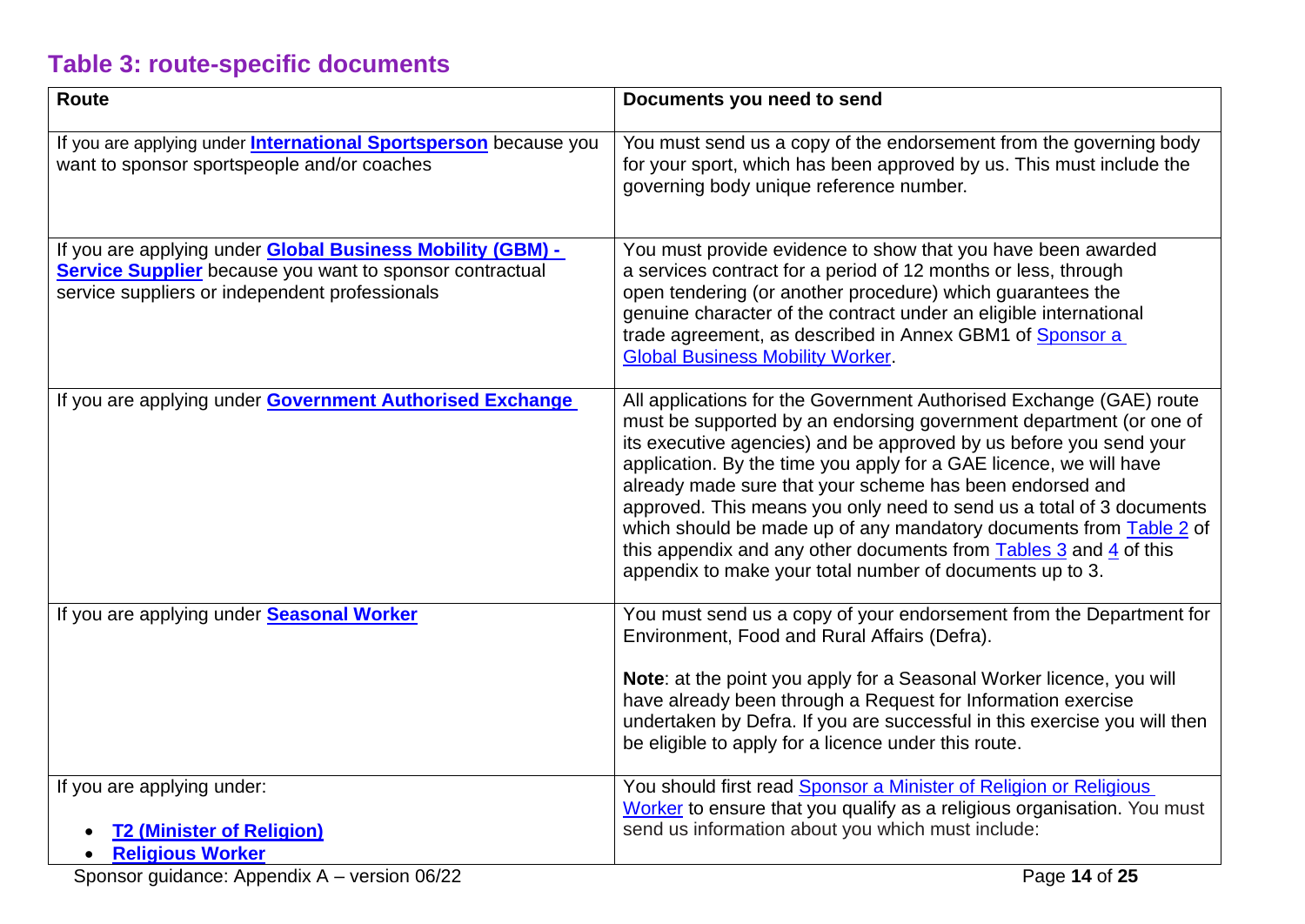| Route                                                                                         | Documents you need to send                                                                                                                                                                                                                                                                                                                                                                                                        |
|-----------------------------------------------------------------------------------------------|-----------------------------------------------------------------------------------------------------------------------------------------------------------------------------------------------------------------------------------------------------------------------------------------------------------------------------------------------------------------------------------------------------------------------------------|
|                                                                                               | • which faith/religion you belong to<br>• details of your parent organisation and how you are connected to<br>them, where applicable<br>• a hierarchy chart, where applicable, that shows where you are in<br>the hierarchy<br>• the size of your adult congregation<br>• the number of clergy you currently employ, where applicable<br>• addresses of your regular meeting places<br>• your scheduled days and hours of worship |
|                                                                                               | Where there is a set hierarchy within your faith, you must send us a<br>letter of support from the head of your faith body organisation) or their<br>nominated legal representative) which confirms that you are part of that<br>organisation.                                                                                                                                                                                    |
|                                                                                               | Where applicable, you must send a copy of your 'Form 76' from the<br>General Register Office giving authorisation for the use of a building as<br>a place of worship.                                                                                                                                                                                                                                                             |
|                                                                                               | Where applicable, you must send a copy of 'Form 78' from the General<br>Register Office giving authorisation for marriages to be performed at a<br>place of worship.                                                                                                                                                                                                                                                              |
| If you are applying under GBM: Senior or Specialist Worker or<br><b>GBM: Graduate Trainee</b> | You must send us one of the following to prove you are linked by<br>common ownership or control, or through a joint venture agreement, to<br>a qualifying overseas business:                                                                                                                                                                                                                                                      |
|                                                                                               | • Head Office's audited accounts or audited annual report clearly<br>showing the link between the $2$ entities $-$ if either document is<br>available to view online, you can simply send us a covering letter<br>telling us which website it is available on and we will download it<br>instead of you having to send it to us                                                                                                   |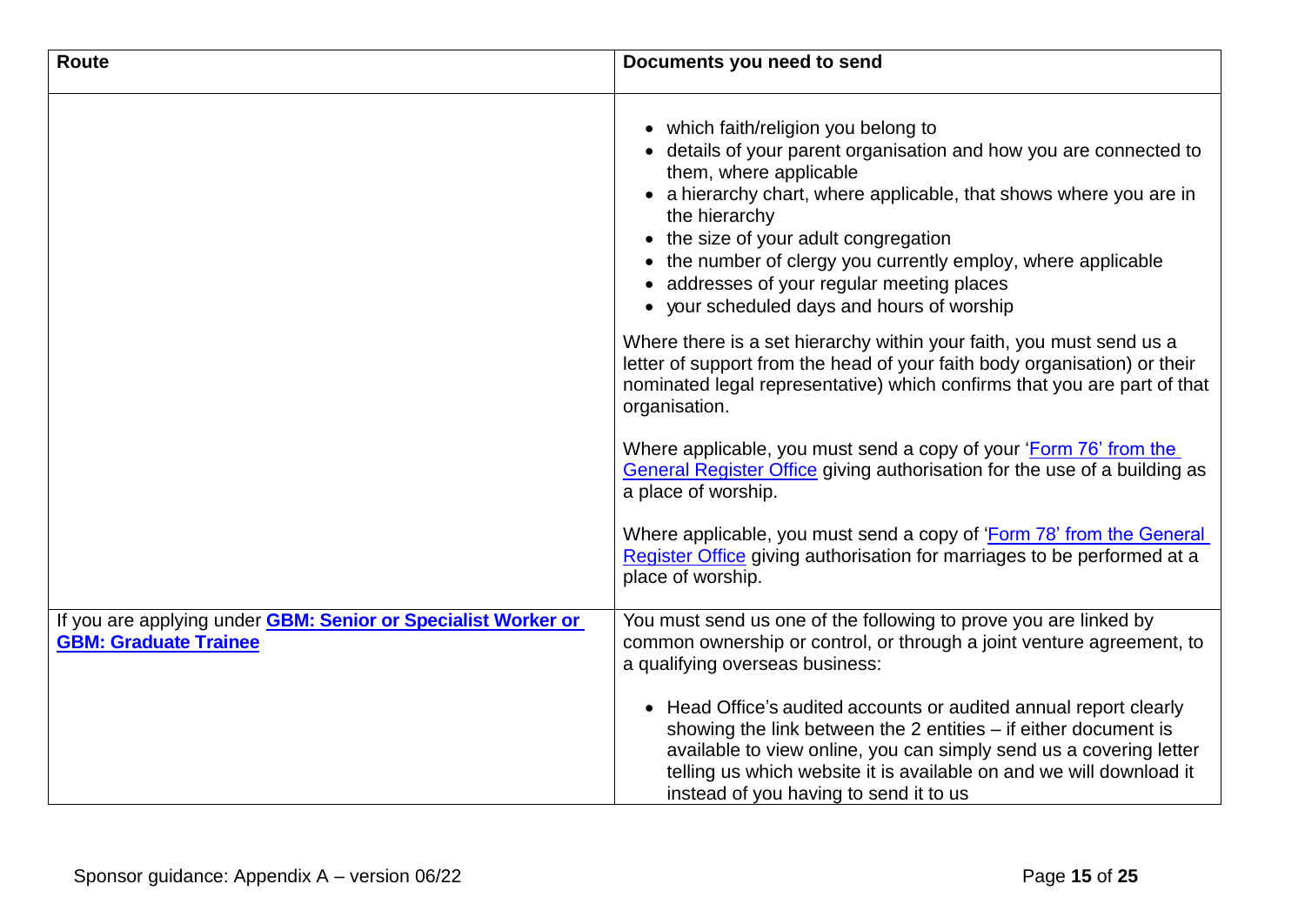| <b>Route</b> | Documents you need to send                                                                                                                                                                                                                                                                                                                                                                                                                                                                                                                                                                                                                                                                                                                                                                                                                                                                                                                                                                                                                                                                                                                                                                                                                                                                                                                                                                                                                                                                                                                                                                                                                                                                                                                                                                                                                                                                                                                                                                                                                                                                                                                                                                                                                       |
|--------------|--------------------------------------------------------------------------------------------------------------------------------------------------------------------------------------------------------------------------------------------------------------------------------------------------------------------------------------------------------------------------------------------------------------------------------------------------------------------------------------------------------------------------------------------------------------------------------------------------------------------------------------------------------------------------------------------------------------------------------------------------------------------------------------------------------------------------------------------------------------------------------------------------------------------------------------------------------------------------------------------------------------------------------------------------------------------------------------------------------------------------------------------------------------------------------------------------------------------------------------------------------------------------------------------------------------------------------------------------------------------------------------------------------------------------------------------------------------------------------------------------------------------------------------------------------------------------------------------------------------------------------------------------------------------------------------------------------------------------------------------------------------------------------------------------------------------------------------------------------------------------------------------------------------------------------------------------------------------------------------------------------------------------------------------------------------------------------------------------------------------------------------------------------------------------------------------------------------------------------------------------|
|              | • an affidavit signed by a senior partner/executive within the UK<br>entity, identifying all of the connected entities both in the UK and<br>overseas<br>• where an organisation is registered on the London Stock<br>Exchange or one of the FCA approved international stock<br>exchanges, a notarised statement by the company secretary of<br>the organisation, setting out the global corporate structure with<br>ownership percentages of each related corporate entity detailed<br>• certified copy of the share register or equivalent of one or other of<br>the entities showing ownership by the entity or a copy of the share<br>registers of both entities showing the common parent company<br>• certified copy of the agreement naming both entities as parties or<br>one entity as a party and the other entity as the subject of the<br>agreement which allows one entity to control the composition of<br>the other entity's board<br>• certified copy of the agreement naming both entities as parties or<br>one entity as a party and the other entity as the subject of the<br>agreement which allows one entity to cast or control the casting of<br>more than half the maximum number of votes that might be cast<br>at a general meeting of the other entity<br>• certified copy of the joint venture agreement naming both entities<br>as parties or one entity as a party and the other entity as the entity<br>formed by that agreement<br>• certified copy of the agreement naming both entities as parties or<br>one entity as a party and the other entity as the entity formed by<br>that agreement that would constitute a joint venture agreement<br>other than for the fact that joint venture agreements are not<br>permitted in the country of operation; or one of the entities is not<br>permitted to enter into joint ventures in the country of operation<br>• certified copy of the agreement which allows both entities to use a<br>trademark which is registered or established under the laws of the<br>UK and the jurisdiction of the other entity's country of operation -<br>this is only applicable to accountancy or law firms<br>• certified copy of the agreement which allows both entities to |
|              | operate under the same name in the UK and in the jurisdiction of                                                                                                                                                                                                                                                                                                                                                                                                                                                                                                                                                                                                                                                                                                                                                                                                                                                                                                                                                                                                                                                                                                                                                                                                                                                                                                                                                                                                                                                                                                                                                                                                                                                                                                                                                                                                                                                                                                                                                                                                                                                                                                                                                                                 |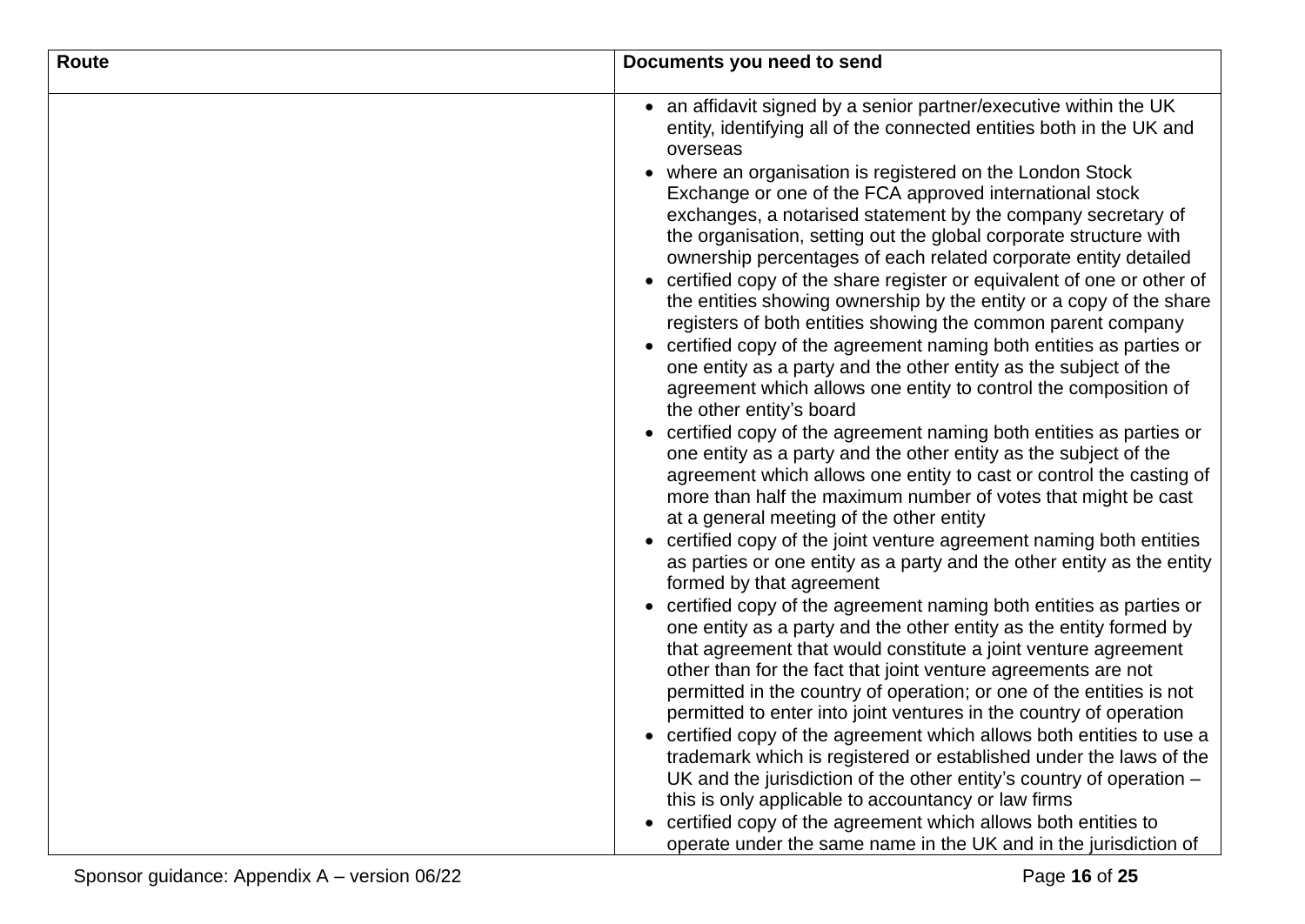| Route                                                     | Documents you need to send                                                                                                                                                                                                                                                                                                                         |
|-----------------------------------------------------------|----------------------------------------------------------------------------------------------------------------------------------------------------------------------------------------------------------------------------------------------------------------------------------------------------------------------------------------------------|
|                                                           | the other entity's country of operation - this is only applicable to<br>accountancy or law firms<br>• Articles of Association                                                                                                                                                                                                                      |
| If you are applying under <b>GBM: Graduate Trainee</b>    | In addition to evidence that you are linked by common ownership or<br>control to an overseas business (as set out above), you must also<br>provide evidence of your graduate training programme, such as a<br>brochure for the course, evidence of the recruitment for the<br>programme, or a company website giving details of the programme.     |
| If you are applying under <b>GBM: UK Expansion Worker</b> | Unless an exception set out below applies, you must send evidence<br>specified under each of the 4 numbered headings below. This will count<br>as 4 documents. Where a combination of documents is specified under<br>a heading, this will count as one document.                                                                                  |
|                                                           | You must also send any mandatory documents listed Table 2 above if<br>they are relevant to your business.                                                                                                                                                                                                                                          |
|                                                           | Any documents not in English or Welsh must be accompanied by a<br>certified translation.                                                                                                                                                                                                                                                           |
|                                                           | <b>Exceptions</b>                                                                                                                                                                                                                                                                                                                                  |
|                                                           | You do not need to send any documents listed under (2), (3) or (4)<br>below if either of the following is true:                                                                                                                                                                                                                                    |
|                                                           | • your overseas business is listed on the London Stock Exchange<br>on either the Main Market or the AIM market<br>• your overseas business is listed on an international stock<br>exchange that the Financial Conduct Authority considers to have<br>an equivalent level of regulation to UK markets - see FCA List of<br><b>Regulated Markets</b> |
|                                                           | You must tell us in your sponsor licence application which exception<br>applies to you and provide us with any necessary information to confirm                                                                                                                                                                                                    |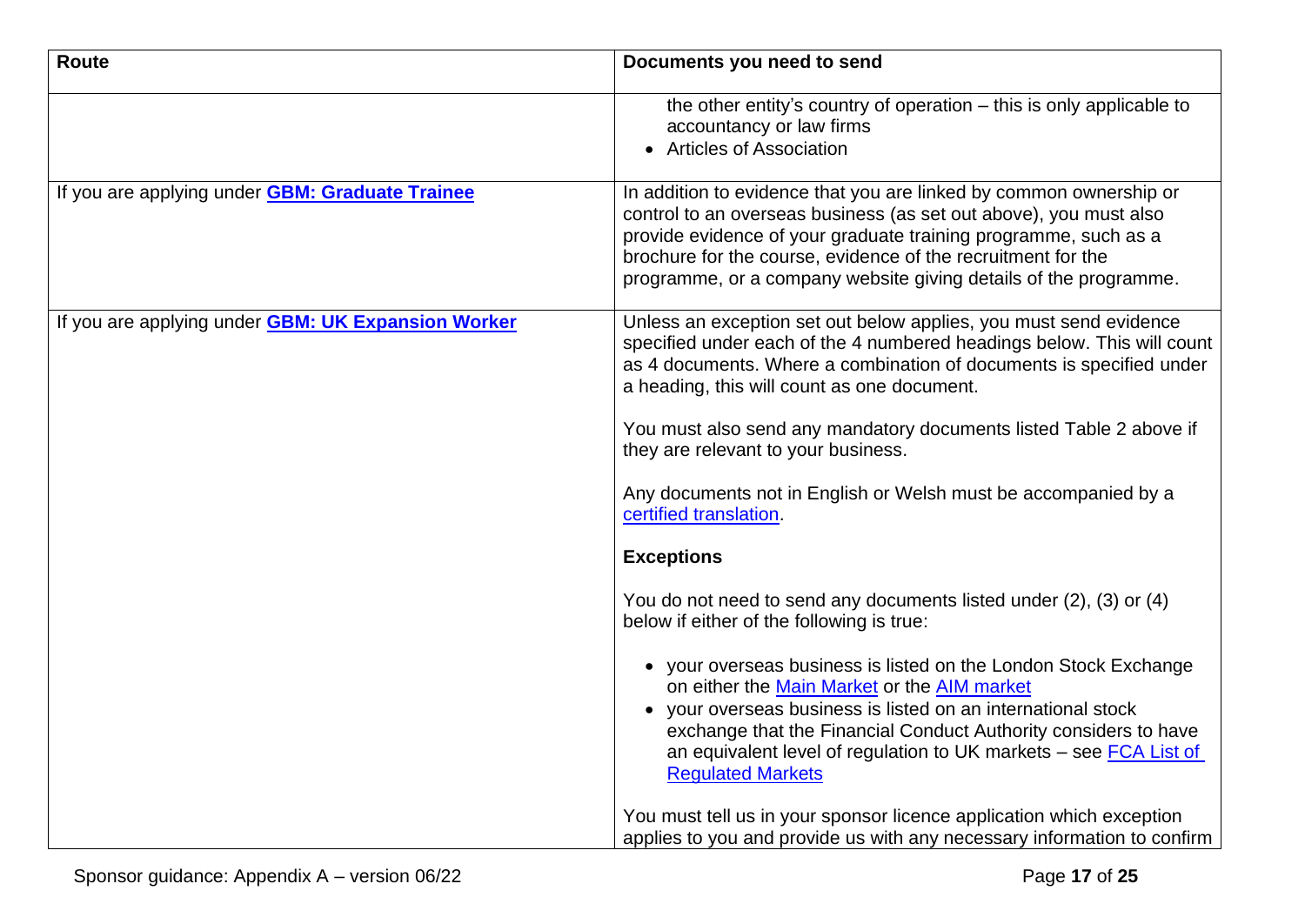| Route | Documents you need to send                                                                                                                                                                                                                                                                                                    |
|-------|-------------------------------------------------------------------------------------------------------------------------------------------------------------------------------------------------------------------------------------------------------------------------------------------------------------------------------|
|       | this (such as a link to the relevant online listing). You must still send the<br>evidence listed under (1).                                                                                                                                                                                                                   |
|       | You do not have to send any documents listed under (2)(b) below if you<br>are a Japanese business expanding to the UK. However, if you do not<br>submit this evidence, you will only be permitted to sponsor one person<br>at a time. You must still submit the evidence listed under $(1)$ , $(2)(a)$ , $(3)$<br>and $(4)$ . |
|       | In all cases where an exception applies, we reserve the right to request<br>more information from you if necessary to decide your application.                                                                                                                                                                                |
|       | 1) Proof of your UK 'footprint'                                                                                                                                                                                                                                                                                               |
|       | All businesses applying under UK Expansion Worker must show they<br>have a UK footprint. This must be one of the following documents-                                                                                                                                                                                         |
|       | • proof you have registered a UK branch or wholly-owned<br>subsidiary of your overseas company with Companies House (you<br>need only provide your Companies House reference number); or<br>• evidence you have bought or leased business premises in the UK<br>(such as a lease agreement or proof of purchase)              |
|       | 2) Evidence of your overseas trading presence                                                                                                                                                                                                                                                                                 |
|       | Unless an exception applies, you must submit the documents listed<br>under (a) and (b) below.                                                                                                                                                                                                                                 |
|       | (a) Evidence you have been trading overseas for at least 12 months<br>before the date of your application                                                                                                                                                                                                                     |
|       | You must submit one document under sub-paragraph (i) below and one<br>document under sub-paragraph (ii).                                                                                                                                                                                                                      |
|       | $(i)$ One of the following-                                                                                                                                                                                                                                                                                                   |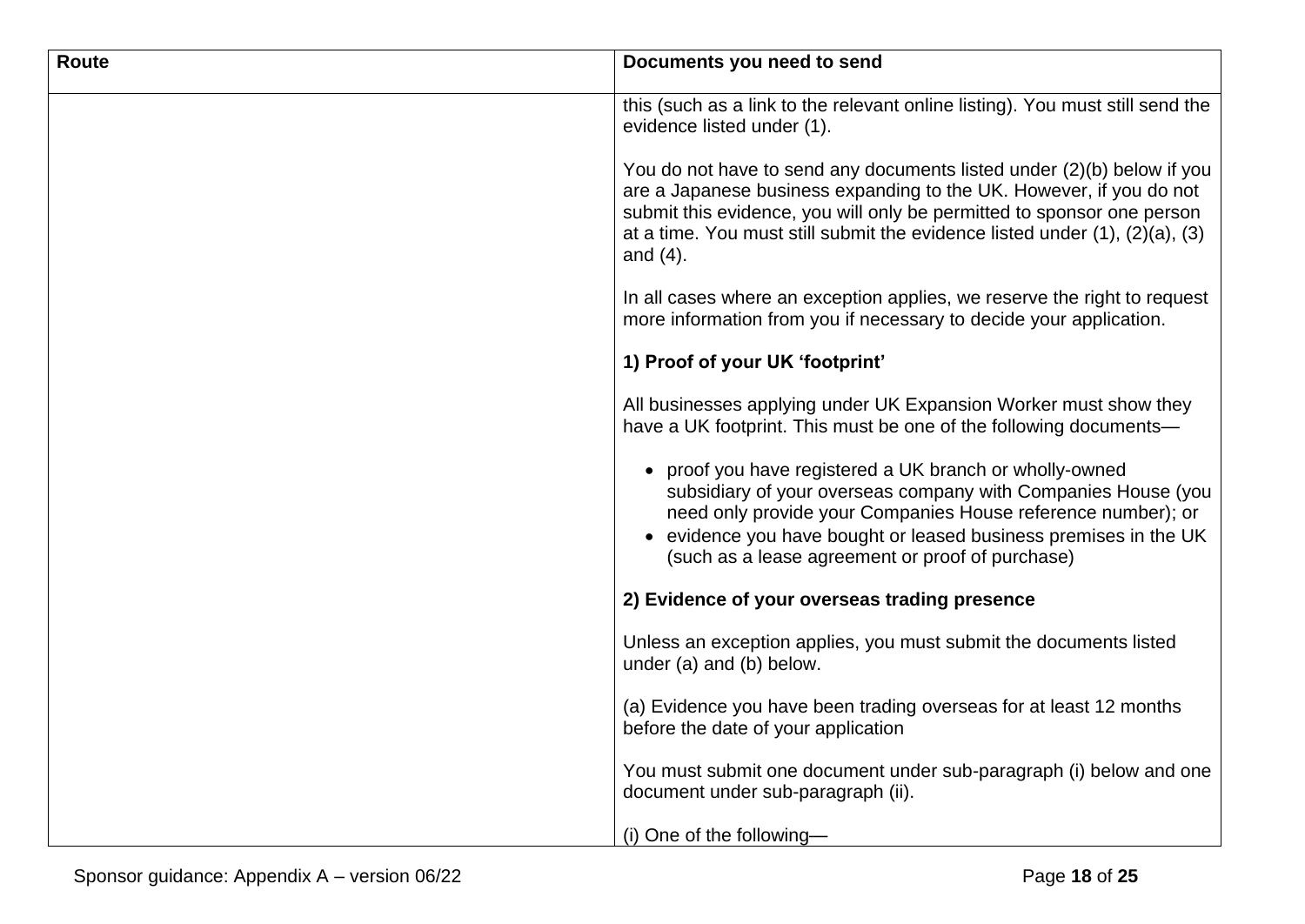| <b>Route</b> | Documents you need to send                                                                                                                                                                                                                                                                                                                                                                                                                                                                                                                                                                                            |
|--------------|-----------------------------------------------------------------------------------------------------------------------------------------------------------------------------------------------------------------------------------------------------------------------------------------------------------------------------------------------------------------------------------------------------------------------------------------------------------------------------------------------------------------------------------------------------------------------------------------------------------------------|
|              | • corporate or business bank statements showing active<br>transactions for services or goods received or provided covering a<br>period of at least 12 months before the date of application; or<br>• audited or unaudited accounts for the most recent financial year<br>(as defined by laws applicable to the overseas business), together<br>with an accountant's certificate of confirmation – this certificate<br>should include confirmation of the accountant's registration with<br>any appropriate regulatory body in the country in which those<br>accounts have been produced<br>(ii) One of the following- |
|              | • copies of contracts for goods or services covering at least the 12-<br>month period before the date of application; or<br>• evidence of advertising for services or goods offered by your<br>overseas business                                                                                                                                                                                                                                                                                                                                                                                                      |
|              | (b) Evidence your business was trading overseas 3 years before the<br>date of application – this should be at least one of the following:<br>• business accounts for the relevant period (these must be audited<br>if required by the applicable laws in the jurisdiction in which your<br>business is based)                                                                                                                                                                                                                                                                                                         |
|              | • corporate or business bank statements for the relevant period<br>• contracts for goods and services for the relevant period<br>• annual reports and investor information for the relevant period<br>• any other credible evidence to show you were actively trading<br>during this period                                                                                                                                                                                                                                                                                                                           |
|              | 3) Evidence of your planned expansion to the UK                                                                                                                                                                                                                                                                                                                                                                                                                                                                                                                                                                       |
|              | Unless an exception applies, you must send one document listed under<br>(a) and two listed under (b) below.                                                                                                                                                                                                                                                                                                                                                                                                                                                                                                           |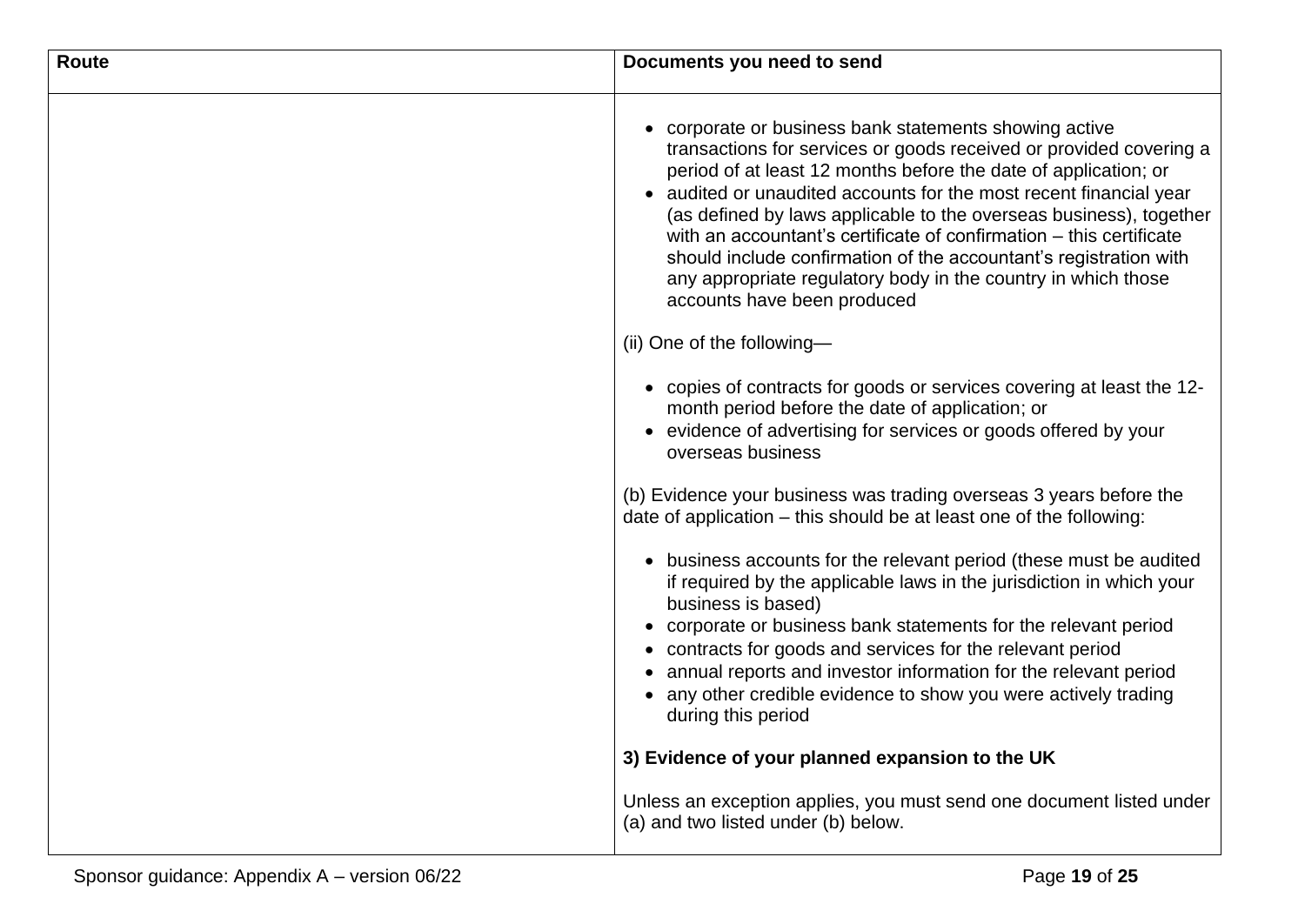| <b>Route</b> | Documents you need to send                                                                                                                                                                                                                                                                                                                                                                                                                                                                                                                                                                                                                                                                                                                                                                                                                                                                                                                                                                                                                                                                                                                              |
|--------------|---------------------------------------------------------------------------------------------------------------------------------------------------------------------------------------------------------------------------------------------------------------------------------------------------------------------------------------------------------------------------------------------------------------------------------------------------------------------------------------------------------------------------------------------------------------------------------------------------------------------------------------------------------------------------------------------------------------------------------------------------------------------------------------------------------------------------------------------------------------------------------------------------------------------------------------------------------------------------------------------------------------------------------------------------------------------------------------------------------------------------------------------------------|
|              | (a) Evidence of your capability to fund your planned expansion, which<br>must show that you have funds available to cover the initial costs for<br>the first 12 months, as projected in your expansion plan $-$ at least one<br>of the following:                                                                                                                                                                                                                                                                                                                                                                                                                                                                                                                                                                                                                                                                                                                                                                                                                                                                                                       |
|              | • corporate or business bank statements showing transactions from<br>the 12-month period before the date of application (if not already<br>submitted under 2(a)(i) above)                                                                                                                                                                                                                                                                                                                                                                                                                                                                                                                                                                                                                                                                                                                                                                                                                                                                                                                                                                               |
|              | • a letter from your corporate banking provider, setting out the<br>dealings it has had with you, including the nature and duration of<br>those dealings                                                                                                                                                                                                                                                                                                                                                                                                                                                                                                                                                                                                                                                                                                                                                                                                                                                                                                                                                                                                |
|              | (b) Evidence of your expansion plans – at least 2 of the following:                                                                                                                                                                                                                                                                                                                                                                                                                                                                                                                                                                                                                                                                                                                                                                                                                                                                                                                                                                                                                                                                                     |
|              | • a summary of your overseas business, including:<br>o information about which sector, or sectors, you operate in<br>$\circ$ a current hierarchy chart for the overseas business detailing<br>any owner, director and board members and the total number<br>of employees<br>$\circ$ information about any jobs you intend to fill in the UK,<br>including the job title, occupation code, and salary<br>• a business plan or other document summarising the last 12<br>months' activity of the overseas company, its financial position,<br>reasons for expansion, the proposed overall investment in the UK<br>and projected operating costs or expenditure for at least the first<br>12 months of operating in the UK<br>• evidence of market research conducted and detailed reasoning<br>for choosing the UK as a viable market to expand to (if not<br>included in the business plan)<br>• where the expansion is subject to a shareholder vote process, as<br>detailed in the company's original articles of incorporation or<br>equivalent, evidence that this process has been followed (this<br>may form part of the company's filed accounts) |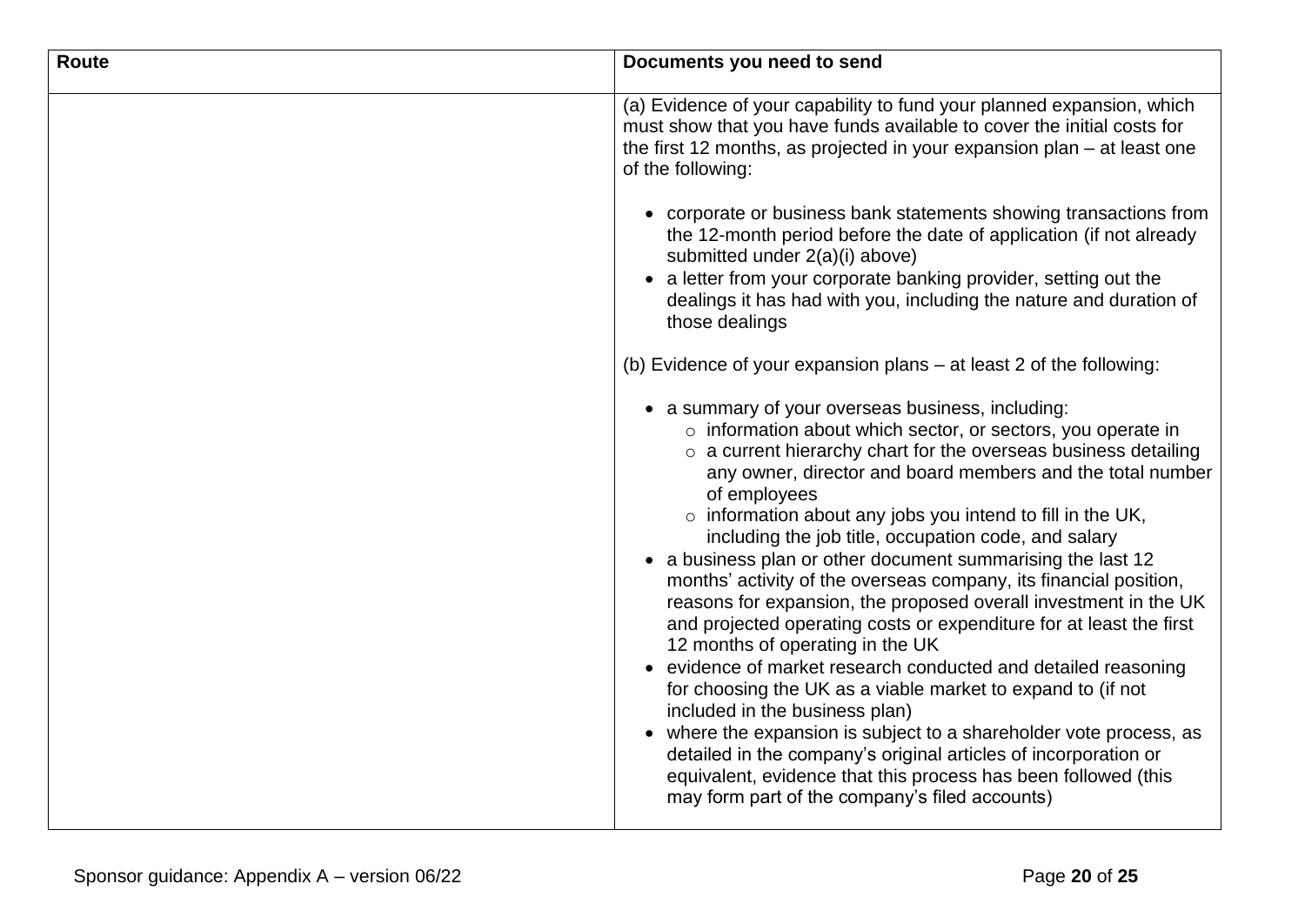| <b>Route</b>                                            | Documents you need to send                                                                                                                                                                                                                                                                                                                                                                                                                                                                                                                                                                                                                                                                                                                  |
|---------------------------------------------------------|---------------------------------------------------------------------------------------------------------------------------------------------------------------------------------------------------------------------------------------------------------------------------------------------------------------------------------------------------------------------------------------------------------------------------------------------------------------------------------------------------------------------------------------------------------------------------------------------------------------------------------------------------------------------------------------------------------------------------------------------|
|                                                         | Where the business plan or document summarising the expansion<br>plans has been produced either wholly or in part by a third party (for<br>example, where market research was outsourced to a specialist<br>company) you must also include certified copies of the contract or<br>agreement for that piece of work with the third party.                                                                                                                                                                                                                                                                                                                                                                                                    |
|                                                         | 4) Other documents                                                                                                                                                                                                                                                                                                                                                                                                                                                                                                                                                                                                                                                                                                                          |
|                                                         | Unless an exception applies, you must also send at least one of the<br>following:                                                                                                                                                                                                                                                                                                                                                                                                                                                                                                                                                                                                                                                           |
|                                                         | • annual reports and investor information<br>• evidence of engagement with, or advice sought from, specialist<br>advice companies, such as company formation businesses,<br>relocation firms, UK corporate law services, tax services, or the<br><b>British Chamber of Commerce</b><br>• details of any recruitment campaigns you have run, or plan to run,<br>in the UK for employees of the UK business once trading begins<br>• your Articles of Association or equivalent document<br>• details of any tendering or other process where any activity<br>relating to your business expansion plan, such as the commission<br>of market research, has been conducted by an independent third<br>party<br>• any document listed in Table 4 |
| If you are applying under <b>GBM: Secondment Worker</b> | Evidence you have a contract with an overseas business for goods or<br>investment worth at least £10 million per year, and no less than £50<br>million in total.                                                                                                                                                                                                                                                                                                                                                                                                                                                                                                                                                                            |
| If you are applying under:                              | You must demonstrate that you meet the requirements of the <b>Student</b><br>sponsor guidance.                                                                                                                                                                                                                                                                                                                                                                                                                                                                                                                                                                                                                                              |
| <b>Student</b><br><b>Child student</b>                  | You must provide all the following documentation:                                                                                                                                                                                                                                                                                                                                                                                                                                                                                                                                                                                                                                                                                           |
|                                                         | • proof that you are based in the UK                                                                                                                                                                                                                                                                                                                                                                                                                                                                                                                                                                                                                                                                                                        |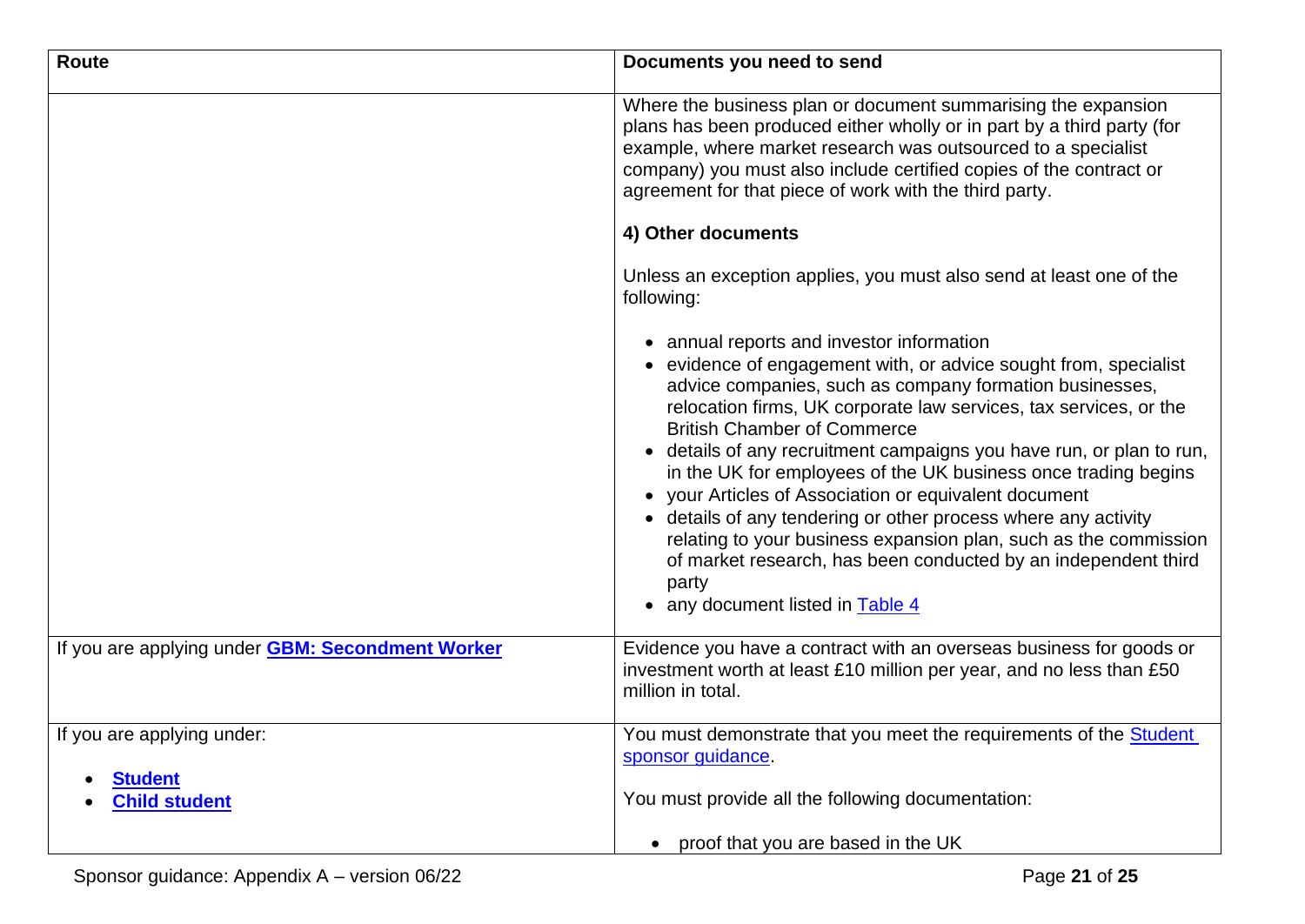| <b>Route</b> | Documents you need to send                                                                                                                                                                                                                                                                                                                                                                                                                                                                                                                                                                                                                                                                                                       |
|--------------|----------------------------------------------------------------------------------------------------------------------------------------------------------------------------------------------------------------------------------------------------------------------------------------------------------------------------------------------------------------------------------------------------------------------------------------------------------------------------------------------------------------------------------------------------------------------------------------------------------------------------------------------------------------------------------------------------------------------------------|
|              | proof that you are operating and trading lawfully in the UK<br>proof that you have registered for VAT with HM Revenue and<br>Customs where required to do so<br>a written record of a fire risk assessment conducted by a<br>competent person<br>evidence to show that you have appropriate planning permission<br>or local planning authority consent to operate the relevant type<br>or class of organisation at your trading address<br>any documentation which is required to demonstrate that your<br>sites, exceptional arrangements and/or partnerships, where<br>applicable, meet all of the relevant requirements of the 'Sites<br>and teaching partnerships' section of Document 1 of the Student<br>sponsor guidance. |
|              | Note: that we may ask for other documents at any time.                                                                                                                                                                                                                                                                                                                                                                                                                                                                                                                                                                                                                                                                           |
|              | If you are a new independent school, you must send evidence that<br>you have been formally registered by the relevant Government<br>Department in your country as follows:                                                                                                                                                                                                                                                                                                                                                                                                                                                                                                                                                       |
|              | England: your School Number, issued by the Department for<br>Education<br>Scotland: your Scottish Executive Education Department code<br>Northern Ireland: your confirmation of registration letter from the<br>Department of Education Northern Ireland, School Governance<br>Team<br>Wales: your confirmation of registration letter from the Welsh<br>Assembly Government, School Governance Team, which will<br>include your unique school reference number                                                                                                                                                                                                                                                                  |
|              | If you are an overseas HEI offering short-term 'study abroad'<br>programmes in your own premises in the UK to students who are<br>enrolled in their home country, you must provide the following:                                                                                                                                                                                                                                                                                                                                                                                                                                                                                                                                |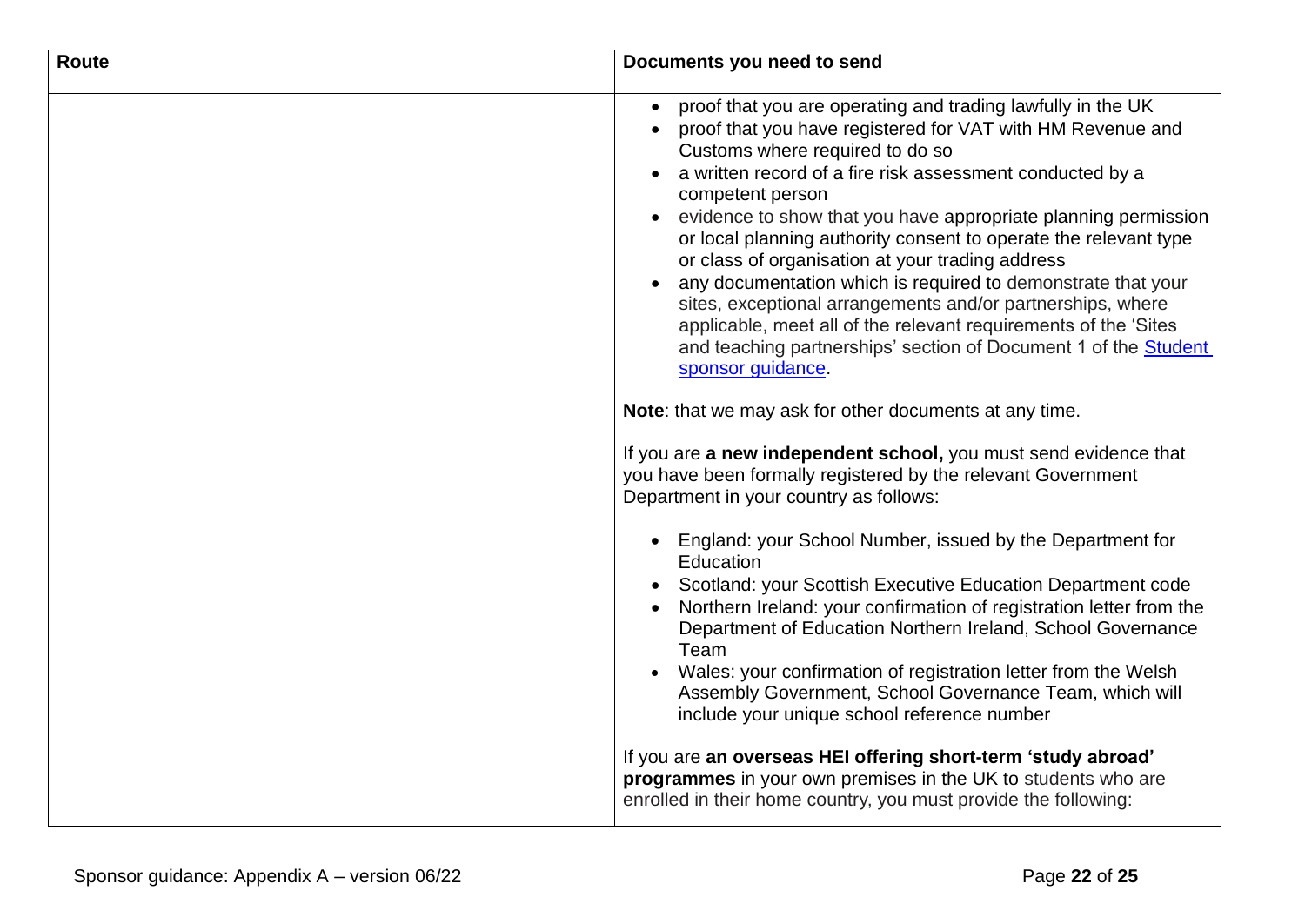| <b>Route</b> | Documents you need to send                                                                                                                                                                                                                                                                                                                                                                                                                                                                                                                                                                                                                                                                                                                                                                                                                                                                                                                                                                                                                                                                                                                                                                                                                                                                                                               |
|--------------|------------------------------------------------------------------------------------------------------------------------------------------------------------------------------------------------------------------------------------------------------------------------------------------------------------------------------------------------------------------------------------------------------------------------------------------------------------------------------------------------------------------------------------------------------------------------------------------------------------------------------------------------------------------------------------------------------------------------------------------------------------------------------------------------------------------------------------------------------------------------------------------------------------------------------------------------------------------------------------------------------------------------------------------------------------------------------------------------------------------------------------------------------------------------------------------------------------------------------------------------------------------------------------------------------------------------------------------|
|              | overseas accreditation, which can be confirmed by Ecctis<br>$\bullet$<br>(formerly UK NARIC), that your programmes are UK Higher<br>Education equivalents; this overseas accreditation must be from<br>a nationally recognised accrediting body clearly stating their<br>name and be accompanied by a certified copy of the appropriate<br>web page for the institution showing that accreditation<br>proof that you only teach part of your programmes in the UK -<br>the information you provide should verify that students are<br>studying in the UK for no more than 50% of the total length of<br>the course and must include either of the following:<br>o original letter from the home campus confirming the<br>above<br>original brochure/leaflet/catalogue confirming the above<br>certified copy of appropriate information from the<br>institutional web site confirming the above<br>and<br>proof that you have full legal control of the premises you use -<br>such as original or certified copy of licence, lease, or proof of<br>ownership<br>Note: if you offer study abroad programmes on a franchise basis via a<br>third party in the UK, you will need to ensure that the private provider<br>you are linked with meets our educational oversight requirements and<br>send evidence of the contractual agreement. |
|              |                                                                                                                                                                                                                                                                                                                                                                                                                                                                                                                                                                                                                                                                                                                                                                                                                                                                                                                                                                                                                                                                                                                                                                                                                                                                                                                                          |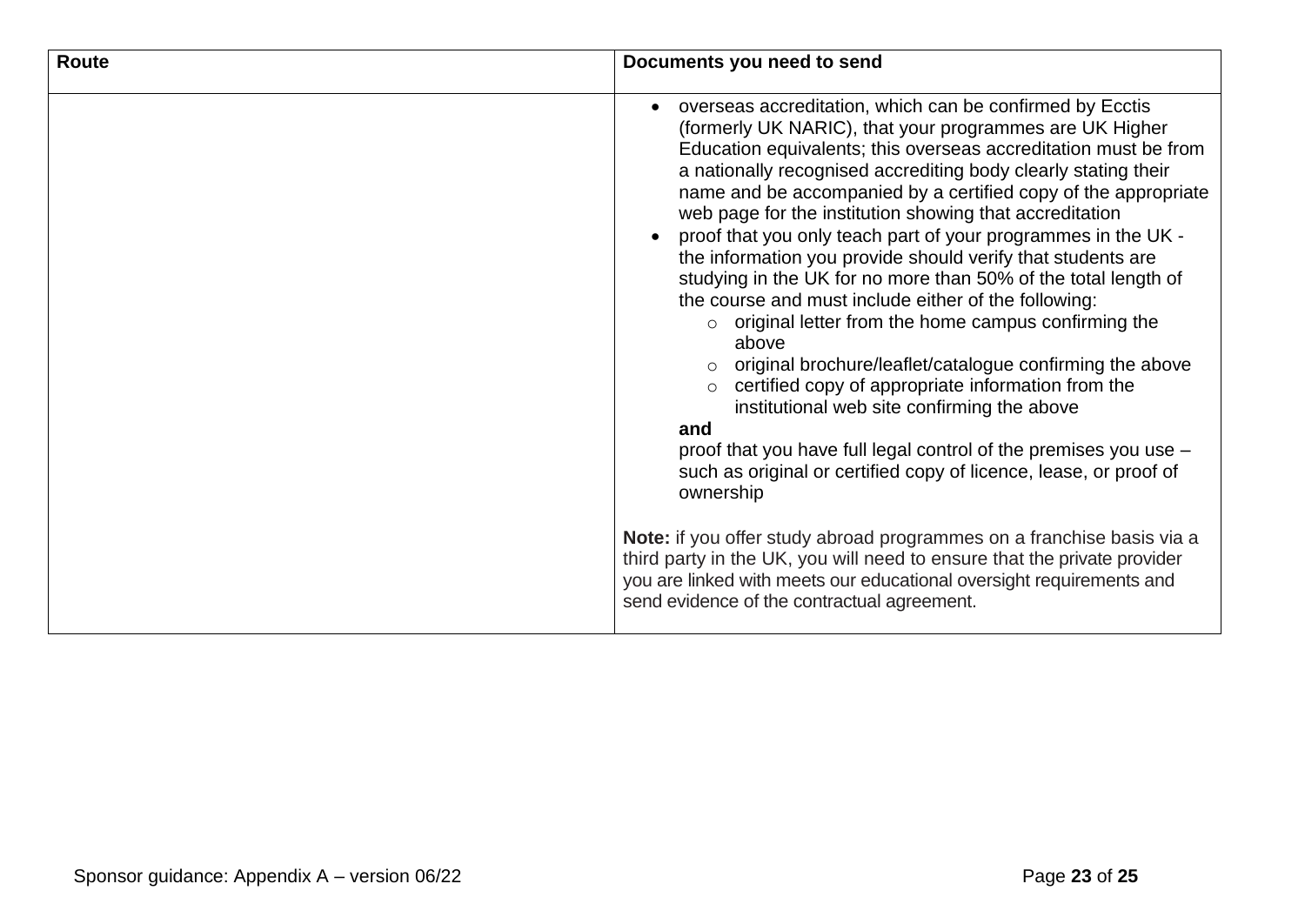#### <span id="page-23-0"></span>**Table 4: other documents**

**Other documents you could provide**

Evidence that you have employer's liability insurance cover for at least £5m from an authorised insurer.

The [Financial Conduct Authority \(FCA\) maintains a register of](https://register.fca.org.uk/) authorised insurers.

Proof of your listing on the [London Stock Exchange AIM](http://www.londonstockexchange.com/exchange/companies-and-advisors/aim/for-companies/information-search/aim-company-search.html) market.

Proof of your listing on one of the [Financial Conduct](https://register.fca.org.uk/) Authority approved international stock exchanges.

Proof of registration with HM Revenue & [Customs \(HMRC\) as self-employed.](https://www.gov.uk/keeping-your-pay-tax-records/overview)

Provide each partner's Unique Tax Reference Number (UTR) and/or the Partnerships/Businesses Unique Tax Reference Number (UTR).

Proof of registration must be original or certified copies of documentation issued by HMRC only.

Current financial report or audited annual report with the name of the accountant clearly shown. The accountant should be a member of an accredited accounting body such as the [Association of Consulting Actuaries \(ACA\).](http://www.aca.org.uk/)

Evidence of Registration with HM Revenue & [Customs \(HMRC\) as an employer to](https://www.gov.uk/paye-for-employers/paye-and-payroll) pay PAYE & Natio[nal Insurance.](https://www.gov.uk/paye-for-employers/paye-and-payroll) Provide proof of PAYE Reference Number & Accounts Office Reference Number.

Evidence of registration must be original or certified copies of documentation issued by HMRC only.

Latest acknowledgement of a Company Tax Return CT620, or the completed CT600 tax return and the CT603 notice.

Evidence of submitting returns to HM Revenue & [Customs \(HMRC\) –](https://www.gov.uk/guidance/pay-tax-on-payments-to-foreign-performers) [Foreign Entertainers Unit.](https://www.gov.uk/guidance/pay-tax-on-payments-to-foreign-performers)

Evidence that you have the appropriate planning permission to operate your type/class of business at your trading address where this is a Local Authority requirement.

Proof of listing as an overseas company on [the London Stock Exchange International Companies listing.](http://www.londonstockexchange.com/exchange/prices-and-markets/stocks/international-companies/international-regions.html)